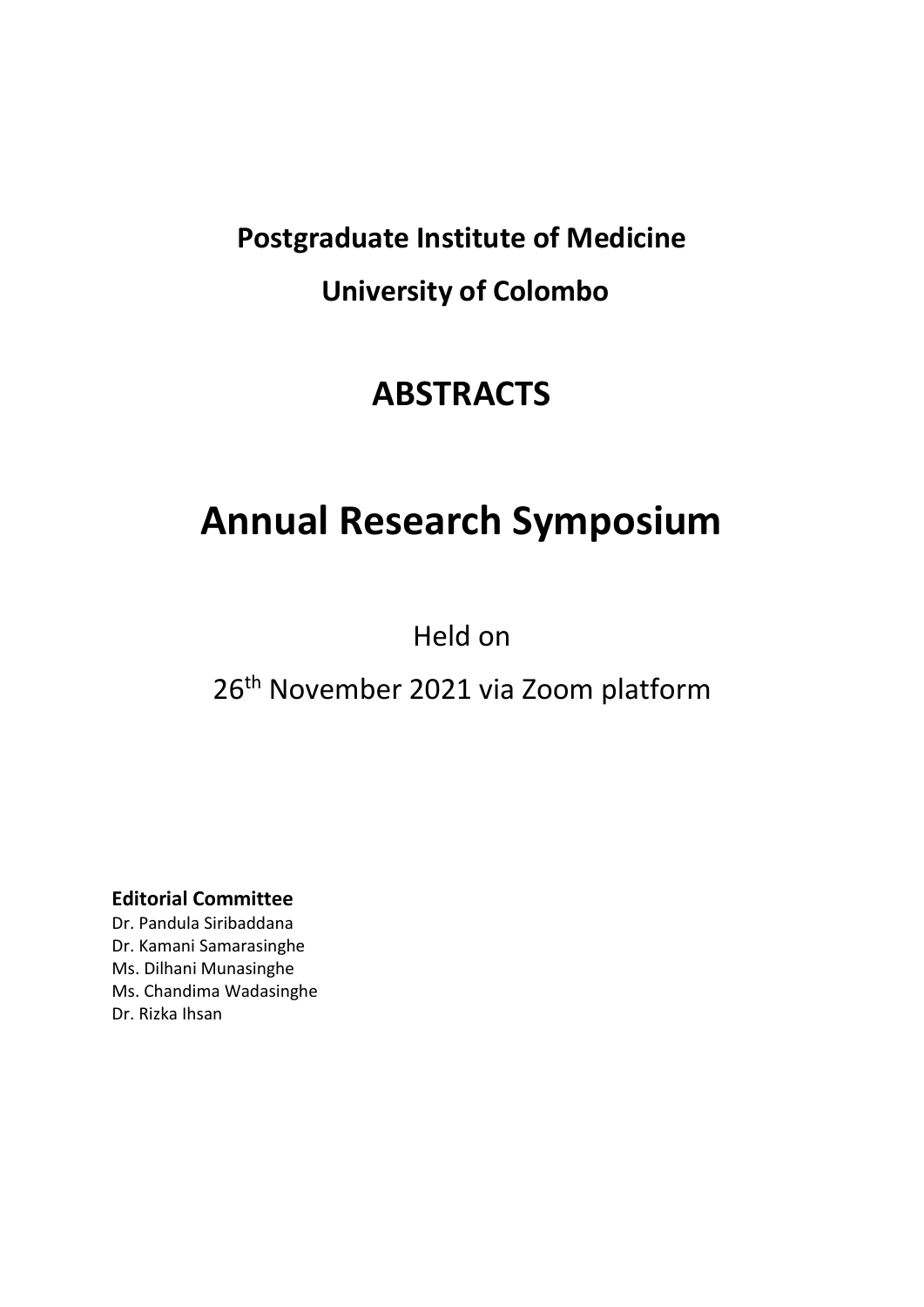### Falls and risk factors for falls among elderly patients with type 2 diabetes mellitus in the Colombo District

#### **H L De Silva, T S P Samaranayaka**

Department of Family Medicine, Faculty of Medical Sciences, University of Sri Jayewardenepura

#### **Keywords: diabetes, elderly, falls, geriatrics, risk factors**

#### **Objective**

To assess the incidence of falls, risk factors among elderly with diabetes and its correlates. Methods

Cohort study was carried out among diabetics, 65 years and over attending six primary care clinics in Colombo using an interviewer administered questionnaire. Personal and environmental fall risk factors, medications, neuropathy, visual acuity, postural-hypotension, renal function, glucose control, timed-up-and-go-test (TUGT), balance and activities of daily living were assessed. Participants (430) were followed up for 6 months (response rate n=394, 91.6%) and occurrence and circumstances related to falls were recorded.

#### Results

Two thirds of the participants were females (n=290), 78% were less than 75 years. Incidence of falls was 1228 per 1000 person-years with a total of 242 falls in 394 participants (61.4%), 57% had two or more falls. Falls incidence was higher among females (73.8%) and in elderly with diabetes over 10 years. During previous year, 31% reported falls. Predictors of falls were, falls in the previous year, polypharmacy, insulin use and fear of falls [OR 2.20(95% CI 1.41-3.43), 2.02 (95% CI 1.19-3.43), 1.90 (95% CI 1.11-3.23) and 1.88 (95%CI 1.21-2.92) respectively]. Positive TUGT was a significant risk factor (OR 1.63; 95% CI 1.06-2.53). Increasing age, physical inactivity and high BMI were not associated with falls [OR 0.98 (95% CI 0.59 -1.64), 0.70 (95% CI 0.33-1.49), 0.9 (95% CI 0.63-1.54) respectively]. Fear of falls seen in above 75 years, in females and in less physically active. Thirty nine percent of falls occurred in the morning and 57% occurred indoors. Six reported serious injuries (laceration, fracture) and head injury(n=12).

#### Conclusion

Falls were common in elderly with diabetes. Falls in the previous year, polypharmacy, insulin use, fear of falls were important predictors and positive TUGT was a significant risk factor for falls. Risk assessment and falls prevention programs should be initiated for elderly patients with diabetes in primary care.

Corresponding Author: H L De Silva Email: [< hiranthini@sjp.ac.lk](mailto:hiranthini@sjp.ac.lk) > D <https://orcid.org/0000-0002-2460-2810> Presentation at the Annual Research Symposium 2021 of the Postgraduate Institute of Medicine on 26 Nov 2021. Competing Interests: Authors have declared that no competing interests exist.

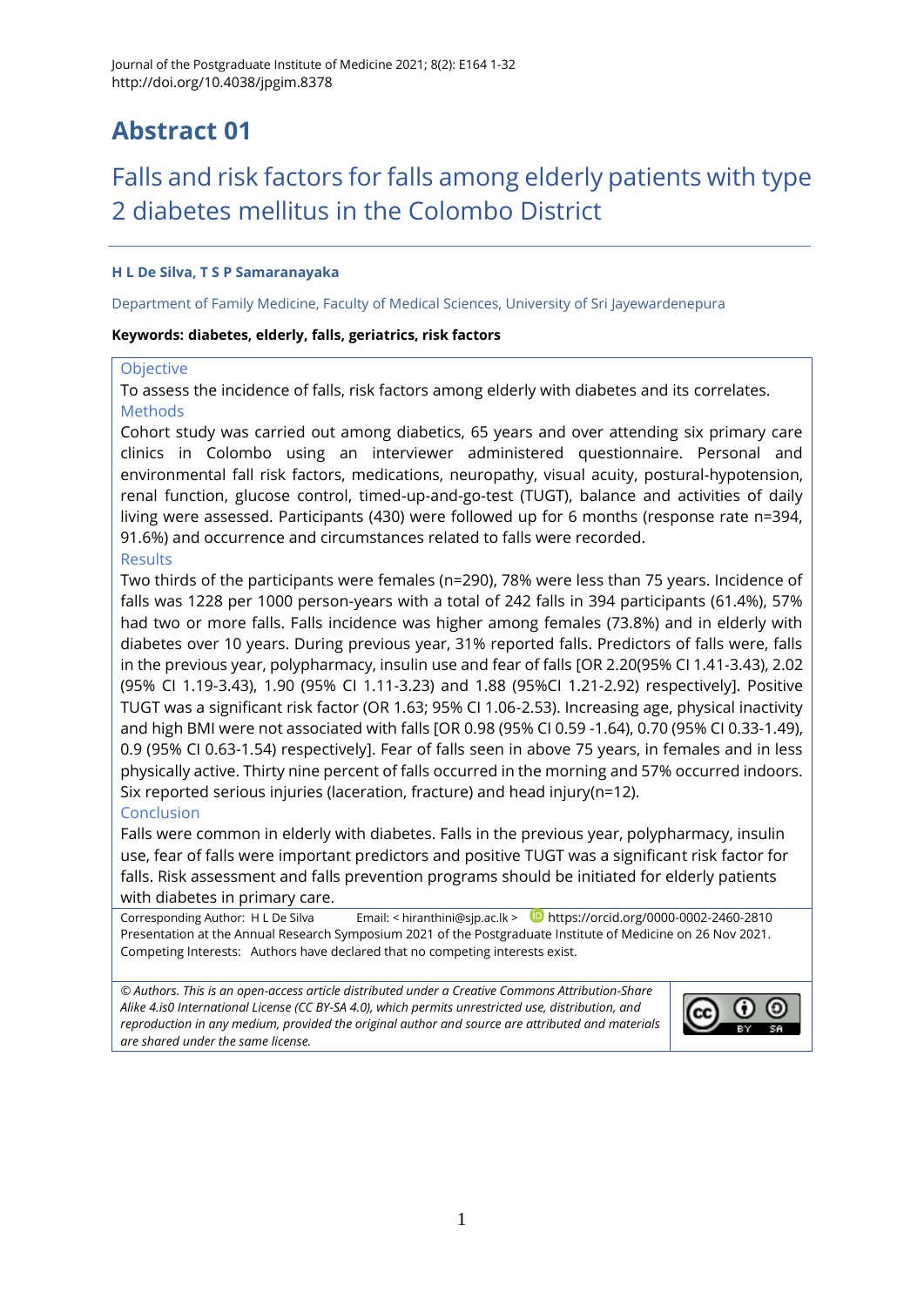### Prevalence and distribution pattern of congenitally missing maxillary lateral incisors among school children in the Colombo District.

#### **W M M S Perera, I W A P D Palipana**

Restorative Unit B, Institute of Oral Health, Maharagama

#### **Keywords: missing lateral incisors, prevalence, school children**

#### Introduction

Missing teeth, especially in the anterior region, could be a challenge to the Dentist and cause considerable distress to the patient. The missing lateral incisor tags along with it several problems. Early diagnosis will enable to plan treatment accordingly and keep future treatment options open. Here lies the importance of prevalence studies, to help identify the magnitude of the problem, plan and prioritise treatment and perhaps even influence the allocation of resources.

#### Objective

To describe the prevalence and distribution pattern of missing upper lateral incisors (MLI) in a sample of 10-year-old school children in the Colombo district.

#### Methods

A cross sectional study of 20 randomly selected schools in the Colombo district with a population of 2000 school children aged 10 years. Screening was done at these schools and necessary referrals were done to IOH Maharagama.

#### **Results**

The overall prevalence of MLI was 1.17%, of which 62.5% were found in females and 37.5% in males. 70.8% had a bilateral distribution, 29.2% were unilateral, of which majority were missing the right sided lateral incisor. Where only one upper lateral incisor was present, it was mainly diminutive. Even though it was too early to decide on treatment, tentatively most cases may require space closure in the future.

#### Conclusion

The overall prevalence of MLI in this study too was in accordance with globally quoted figures of 1-2%, though there is great variation among populations. Taking into consideration only one district and a limited sample are limitations of this study. More research is needed in this aspect with a larger sample size of all the districts of the country.

Corresponding Author: W M M S Perera Email: [<pererawmms@gmail.com>](mailto:pererawmms@gmail.com) **D** <https://orcid.org/0000-0002-4082-8510> Presentation at the Annual Research Symposium 2021 of the Postgraduate Institute of Medicine on 26 Nov 2021. Competing Interests: Authors have declared that no competing interests exist.

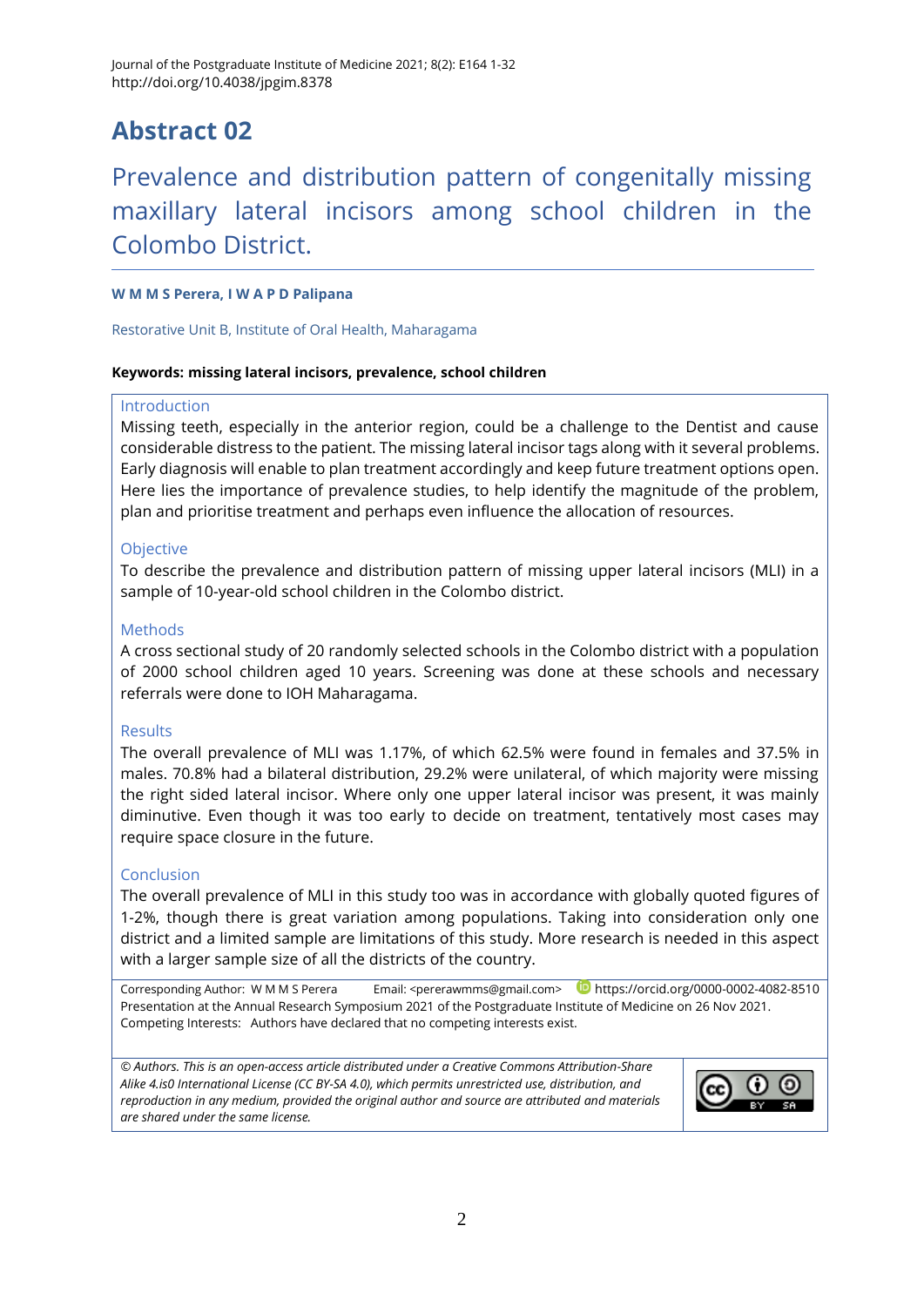### An audit on endoscopic findings of colorectal malignancies in a tertiary care centre

**L S Chathuranga, B A S P Jayasinghe, S M P Vithana, L S K P Maduranga, E A D Udayakumara**

Department of General Surgery, National Hospital, Kandy, Sri Lanka

#### **Keywords: colorectal, endoscopy, gastrointestinal, malignancy, trends**

#### Introduction

Colorectal carcinoma (CRC) is the fourth leading cancer among men and the sixth leading cancer in women in Sri Lanka. Lower gastrointestinal endoscopy (LGIE) plays a major role in the diagnosis of CRC.

#### **Objective**

This study aimed to analyse the LGIE findings and trends in the presentation of CRC.

#### **Methods**

An audit was performed on 55 consecutive patients who presented with CRC from April 2021 to July 2021 to the National Hospital, Kandy. The trends in the presentation in relation to age, sex, presenting complaint, site of tumour and stage of the tumour were analysed.

#### Results

Out of 55 patients, 28 were males with a male: female ratio of 1:0.9. The mean age of presentation was 64.91 years with a standard deviation of 10.99. 10 patients (18.18%) had right-sided malignancies while 45 (81.81%), had left colonic malignancies. Anaemia and lower abdominal pain were the main presenting complain (60%) in right-sided tumours and per rectal bleeding (62.2%) was the main complaint in left-sided tumours respectively. 25.45% of patients had near-total obstruction at the time of presentation.

#### Conclusion

CRC was known to be a disease of the elderly with a mean age at presentation of 60 – 70 years. Though recent studies showed rising incidence in younger age groups, our study is on par with conventional figures. A significant number of patients (18.18%) had right-sided malignancies which highlight the importance of colonoscopy over flexible sigmoidoscopy in the first assessment of suspicion of CRC.

Corresponding Author: L S Chathuranga Email: [<sashikaliyanage@gmail.com>](mailto:sashikaliyanage@gmail.com) D<https://orcid.org/0000-0002-5155-6901> Presentation at the Annual Research Symposium 2021 of the Postgraduate Institute of Medicine on 26 Nov 2021. Competing Interests: Authors have declared that no competing interests exist.

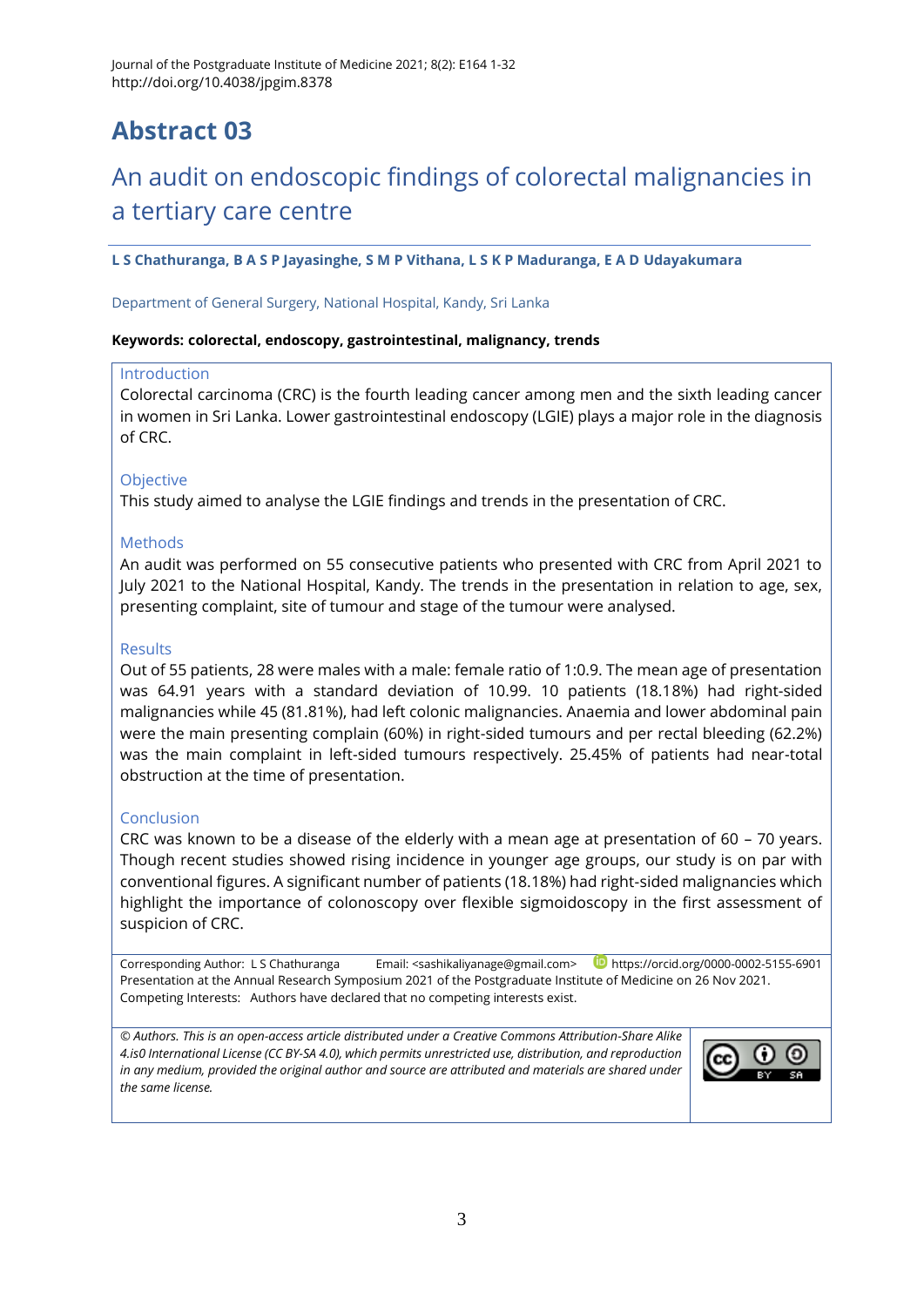### Characteristics of employees screened for non-communicable diseases at a health corner at a government ministry office

#### **C Kandasamy<sup>1</sup> , V Kumarapeli<sup>1</sup> , L S D De Silva<sup>2</sup> , D N Abeygunathilaka<sup>1</sup>**

<sup>1</sup>Directorate of Non-Communicable Diseases, Ministry of Health, Sri Lanka, <sup>2</sup>Postgraduate Institute of Medicine, University of Colombo, Sri Lanka

#### **Keywords: health corner, healthy lifestyle center, healthy workplace, non-communicable diseases, workplace screening**

#### Introduction

Population screening for Non-communicable Diseases (NCD) is currently being carried out at Healthy Lifestyle Centers (HLC) in Sri Lanka. But the participation of the working population for this program is very low mainly due to the unavailability of HLC outside duty hours. Creating a working environment that is conducive to healthy living is important for the prevention and control of NCD. Study aims to describe the prevalence of NCDs and their risk factors among staff of the head office of the Ministry of Health through a health corner established at the Ministry of Health

#### Methods

A descriptive cross-sectional study was conducted by using anonymized secondary data collected at staff screening among 700 employees by the health corner established at the head office of the Ministry of Health by using consecutive sampling techniques. Data were analysed by using descriptive statistics.

#### **Results**

Of the staff screened aged 35 years and above (n= 468), 52.8% (n=247) males, 37.61% (n=176) over weight, 14.53% (n=68) obese, 42.06% (n=188) had high Blood pressure, 8.89% (n=40) had raised blood sugar, 36.53% (n=164) had high total cholesterol, 7.69% (n=36) tobacco smokers, 21.3% (n=100) alcohol users and 7.27% (n=32) had cardiovascular disease (CVD) risk ≥20%. Of those screened aged 20-34 years (n=232), 59.5% (n=138) females, 8.2% (n=19) tobacco smokers, 15.95% (n=37) alcohol users, 28.9% (n=67) overweight, 7.33% obese (n=17), 16.43% (n=34) had high Blood pressure, 1.9% (n=4) had high blood sugar and 32.21% (n=67) had high total cholesterol.

#### Conclusion

One-third of the employees aged 35 years and above were overweight, had high blood pressure and blood cholesterol levels. Among employees aged 20-34 years, nearly one-third had high blood cholesterol levels.

Corresponding Author: C Kandasamy Email: [<casthuri12@gmail.com>](mailto:casthuri12@gmail.com) <https://orcid.org/0000-0003-3779-4484> Presentation at the Annual Research Symposium 2021 of the Postgraduate Institute of Medicine on 26 Nov 2021.

Competing Interests: Authors have declared that no competing interests exist.

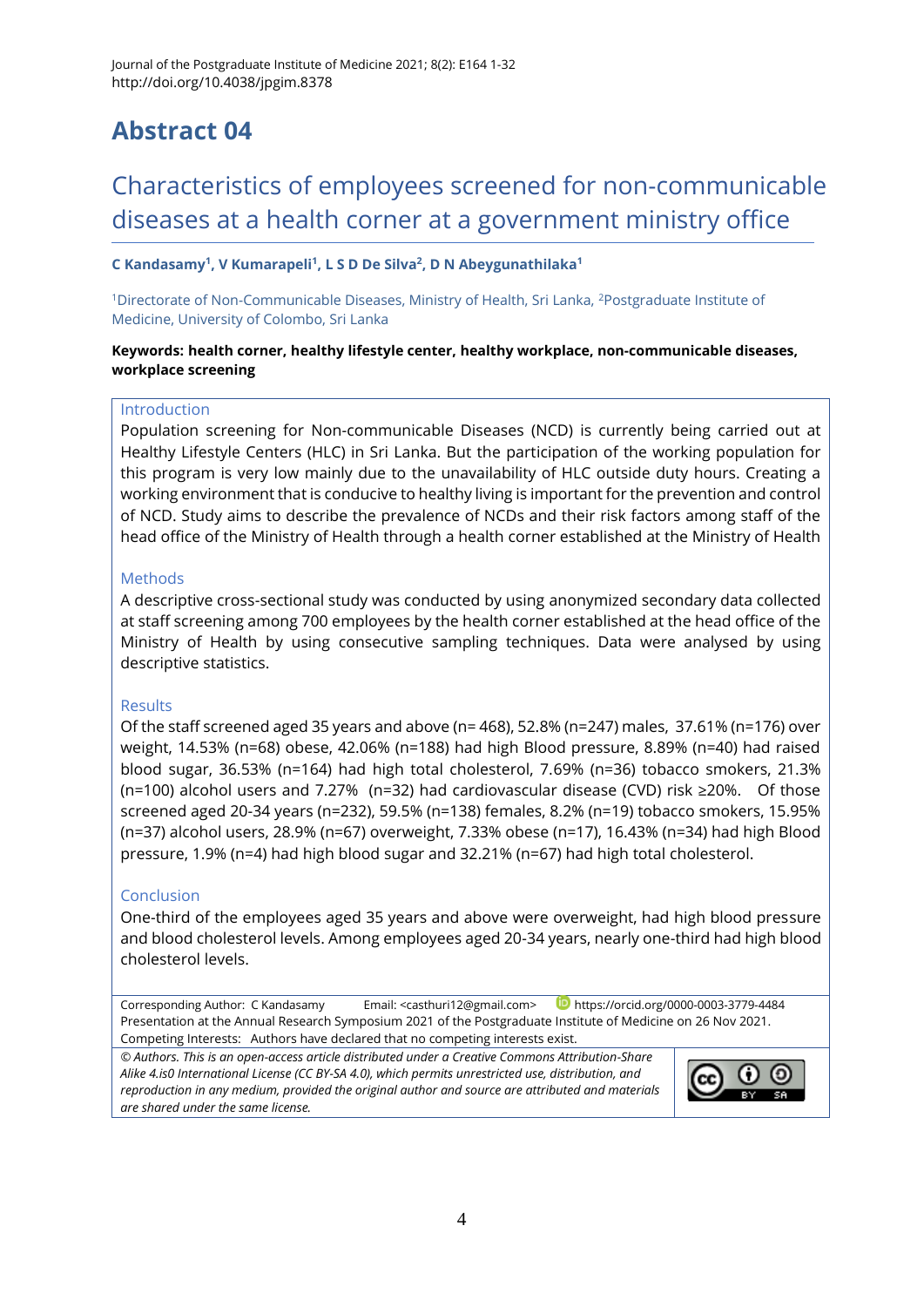### Factors affecting the quality of life among cancer patients attending the Thellipallai Trail cancer hospital, Jaffna

**K Thanujanan<sup>1</sup> , R Surenthirakumaran<sup>2</sup> , S Kumburegama<sup>3</sup>**

<sup>1</sup>Postgraduate Institute of Science, University of Peradeniya, Peradeniya, Sri Lanka, <sup>2</sup> Department of Community and Family Medicine, Faculty of Medicine, University of Jaffna, Sri Lanka <sup>3</sup> Department of Zoology, Faculty of Science, University of Peradeniya, Peradeniya, Sri Lanka

#### **Keywords: affecting factors, cancer patients, Early identification, EORTC QLQ-C30 questionnaire (European Organization of Research and Treatment in Cancer – Quality of Life Questionnaire), quality of life**

#### Introduction

The incidence of cancer in Sri Lanka has increased from 20,246 in 2008 to 23,105 in 2014. The assessment of Quality of Life and its contributing factors are important in the management of cancer patients because early identification may help to implement appropriate intervention to those with poor Quality of Life.

#### Objective

To determine the factors associated with Quality of Life among cancer patients attending the Thellipallai Trail cancer hospital in Jaffna.

#### Methods

This is a hospital based descriptive cross - sectional study. According to the equation,  $n =$  $((\sigma 2 \times z2)/\omega2)$ ) the sample size(n) 185 was calculated. Participants were interviewed by researcher using interviewer administered questionnaire. Quality of life was measured by the EORTC QLQ-C30 questionnaire. Data analysis was done with SPSS statistical software 22. **Results** 

The mean age of the patients was 58.10 (±12.20) years and male patients were relatively higher. Majority of the patients were married. Only 38 (20.5%) patients had the secondary education. Majority of the patients 100 (54.1%) were not employed. Only 15.6% of patients received a monthly family income more than Rs. 20,000/-. Out of the 185 patients, 118 patients did not feel alone even though the remaining patients had felt alone. Relatively the same percentage of patients felt that they had enough family support. The most prevalent sites of cancer were oral and Head and Neck. The mean functional scale score 35.71(±23.08) and global health scale score 49.21 (±32.79) were poor. Also, the mean symptom scale score 61.78 (±20.74) was high. Overall, the study participants had poor Quality of Life. Age (p<0.001), educational level (p<0.001), employment status (p<0.001), monthly family income (p<0.001), feeling alone (p<0.001), family support (p<0.001), and presence of other chronic diseases (p<0.001) significantly affected the Quality of Life of the cancer patients at the Thellipallai trail cancer hospital, Jaffna.

#### Conclusion

Overall, the study participants had poor quality of life. It is essential, to improve their quality of life by focusing on the factors which affected their quality of life.

Corresponding Author: K Thanujanan Email: [<thanujanan.k@gmail.com>](mailto:thanujanan.k@gmail.com) <https://orcid.org/0000-0002-2112-4649> Presentation at the Annual Research Symposium 2021 of the Postgraduate Institute of Medicine on 26 Nov 2021. Competing Interests: Authors have declared that no competing interests exist.

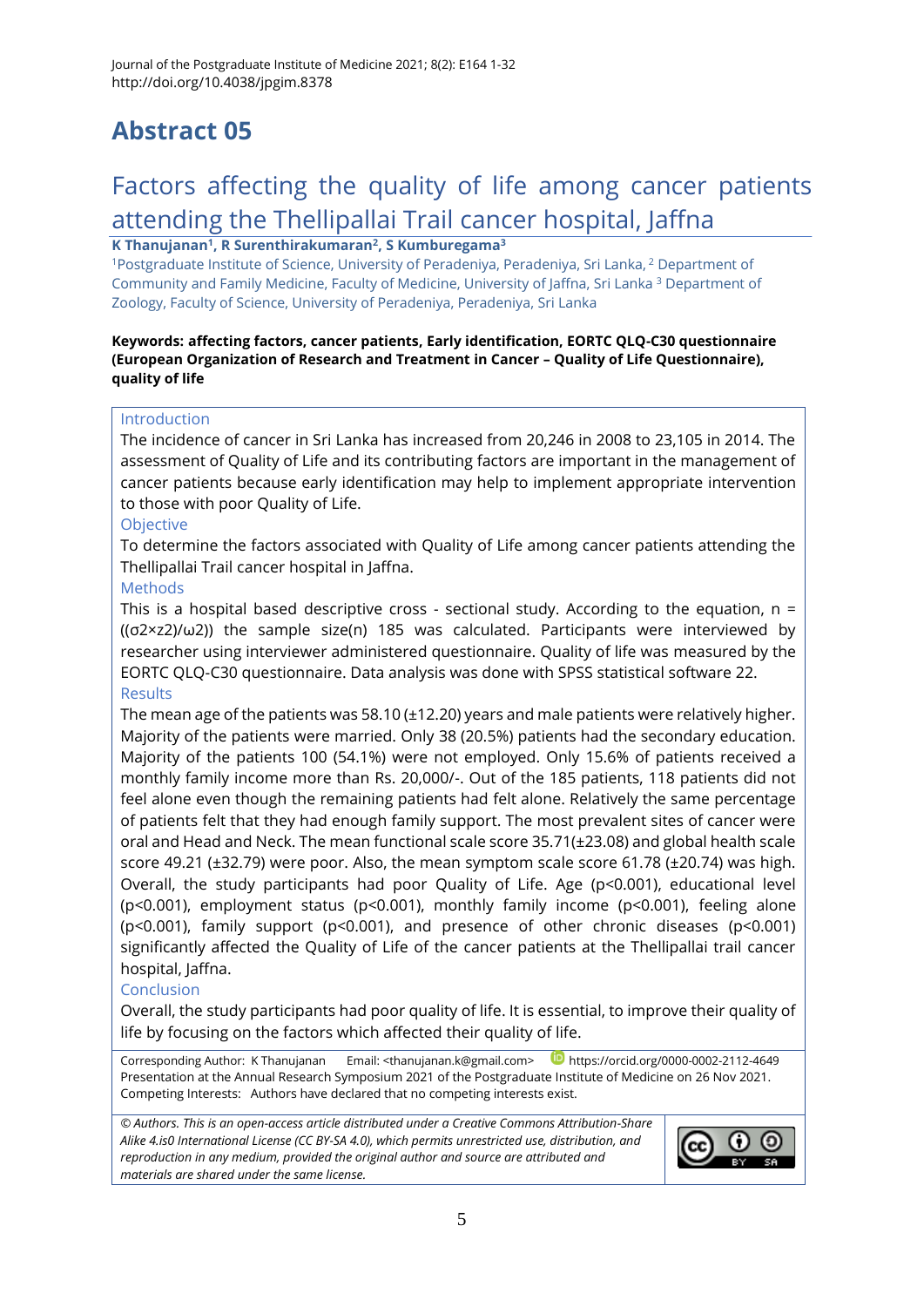### Covid-19 preparedness of medical clinics of the government sector health care institutions: an island-wide survey

**L S D De Silva<sup>1</sup> , V Kumarapeli<sup>2</sup> , D N Abeygunathilaka<sup>2</sup> , N D de Lanerolle<sup>2</sup> , C Kandasamy<sup>2</sup> , U Muhandiram<sup>2</sup> , U H C Rodrigo<sup>2</sup>**

<sup>1</sup>Postgraduate Institute of Medicine, University of Colombo, <sup>2</sup>Directorate of Non-Communicable Disease Unit, Ministry of Health

#### **Keywords: Covid-19, island-wide, medical clinics, NCDs, preparedness**

#### Introduction

Nearly 80% of the annual deaths in Sri Lanka are estimated to be resulted from Non-Communicable Diseases (NCD). Continuation of the regular health services for patients with NCDs, amidst the COVID-19 pandemic, is a challenge. Guidance and training to continue services in medical clinics are being provided by the Ministry of Health to government Healthcare institutions continuously. **Objective** 

To describe the Covid-19 preparedness of medical clinics in government sector healthcare institutions to provide NCD services.

#### Methods

A descriptive cross-sectional study was carried out involving 700 Government Healthcare institutions from all health districts of Sri Lanka, recruited by purposive sampling technique prior to the third wave. Data collection was done with a self-administered questionnaire distributed among heads of the institution in google form format. Data were analysed by using descriptive statistics and associations were determined by using the chi-square test.

#### Results

The response rate was 97.4% (682). Out of the respondents, 41.2 % (n=281), 49.9% (n=340), and 8.9% (n=61) were primary, secondary, and tertiary healthcare institutions respectively. More than 60% (n=415) of the healthcare institutions had updated clinic patient databases, 70.4% (n=480) had appointment systems to minimize overcrowding of patients, 71.7% (n=489) patients waiting for areas with adequate distancing and ventilation, and 77.9% (n=531) drug dispensing mechanisms for a longer duration. Out of the recruited healthcare institutions, 68.9% (n=470) had triage of patients on Covid-19 symptoms before entering the medical clinic. Only 15.1%(n=103) of Healthcare Institutions had telemedicine facilities and 43.0% (n=293) has digital blood pressure apparatus. There was a statistically significant association with status of preference for postal drug delivery and level of care which includes 47.6% (n=191) secondary & tertiary care institutions preferred postal drug delivery systems in comparison to 36.3% (n=109) of primary care institutions.

### Conclusion

Medical clinics of government healthcare institutions in Sri Lanka have satisfactory preparedness regarding the prevention of Covid-19.

Corresponding Author: L S D de Silva Email: [<sinha.dhanushka@gmail.com>](mailto:sinha.dhanushka@gmail.com) <https://orcid.org/0000-0003-4578-5019> Presentation at the Annual Research Symposium 2021 of the Postgraduate Institute of Medicine on 26 Nov 2021. Competing Interests: Authors have declared that no competing interests exist.

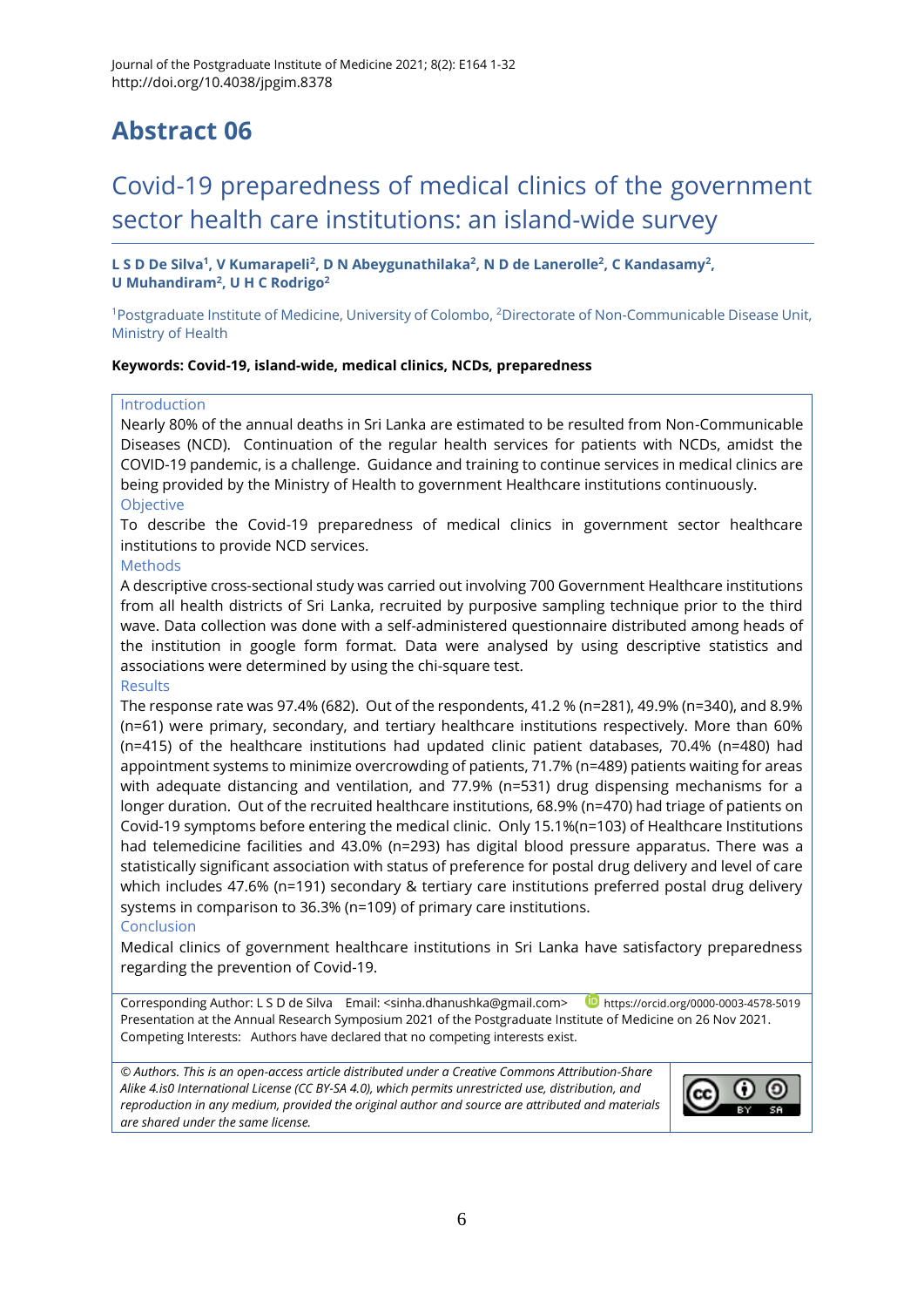### Out-patient non-communicable diseases related services during an island-wide lock-down period

**V Kumarapeli<sup>1</sup> , L S D de Silva<sup>2</sup> , D N Abygunathilaka<sup>1</sup> , N D de Lanerolle<sup>1</sup> , C Kandasamy<sup>1</sup> , I P Welgama<sup>2</sup> , S S Jayaratne<sup>2</sup> , U H C Rodrigo<sup>1</sup>**

<sup>1</sup>Directorate of Non-Communicable Disease Unit, Ministry of Health, <sup>2</sup>Postgraduate Institute of Medicine, University of Colombo

#### **Keywords: All-island, Covid-19, lock-down, NCD-related services, out-patient**

#### Introduction

Non-Communicable Diseases (NCD) was accounted for nearly 80% of the deaths in Sri Lanka. The presence of NCDs in an individual is one of the main contributing factors for having severe COVID-19 disease and for Covid related death. Therefore, the provision of health services for patients with NCDs, during prolong lockdown periods is essential. **Objective** 

To describe the status of out-patient NCD-related services at government sector healthcare institutions (GHI) in Sri Lanka.

#### **Methods**

A descriptive cross-sectional study was carried among 1063 Government Healthcare institutions from all health districts of Sri Lanka, recruited by consecutive sampling techniques during the island-wide lockdown period from 20/08/2021 to 31/10/2021. A pretested self-administered questionnaire was administered to the heads of the institution as a google form. Data was analysed using descriptive statistics.

#### **Results**

The response rate was 65.2% (694). Out of the respondents 49.6%(n=344), 39.9%(n=277), 8.2%(n=57), 1.7%(n=12) and 0.5%(n=4) were Divisional Hospitals (DH), Primary Medical Care Units (PMCUs), Base Hospitals (BH), District General Hospitals (DGH) and Provincial General Hospital (PGH)/Teaching Hospital (TH)/National Hospitals (NH) respectively. Nearly 60%(n=416) of GHI had started delivering medicines to the doorstep of the patients, from that 58.4%(n=243), 26.7%(n=111), and 14.9%(n=62) had used postal services alone, field public-health staff alone, and both methods respectively. Nearly 75%(n=527) of GHI had conducted their routine clinics, 88.6%(n=615) had kept open a special counter for patients daily, 78.1%(n=542) had issued medicines for two months duration, and 82% (n=569) had reserve phone lines to NCD related inquiries. Out of the respondents, 81.7%(n=567) had the habit of checking the COVID-19 vaccination status of patients, and 78.5% (n=545) had a mechanism in place to refer for Covid-19 vaccination. There is a statistically significant association between type of hospital and status of delivering drugs to patients' doorstep (p=0.007) with 35.8%(n=149) and 64.2%(n=267), PMCU and above PMCU level hospitals respectively.

#### **Conclusion**

Out-patient NCD related services were at a satisfactory level during the lockdown period.

Corresponding Author: V Kumarapeli Email: [< vindyalk@yahoo.com](mailto:vindyalk@yahoo.com) > D <https://orcid.org/0000-0002-2852-7790> Presentation at the Annual Research Symposium 2021 of the Postgraduate Institute of Medicine on 26 Nov 2021. Competing Interests: Authors have declared that no competing interests exist.

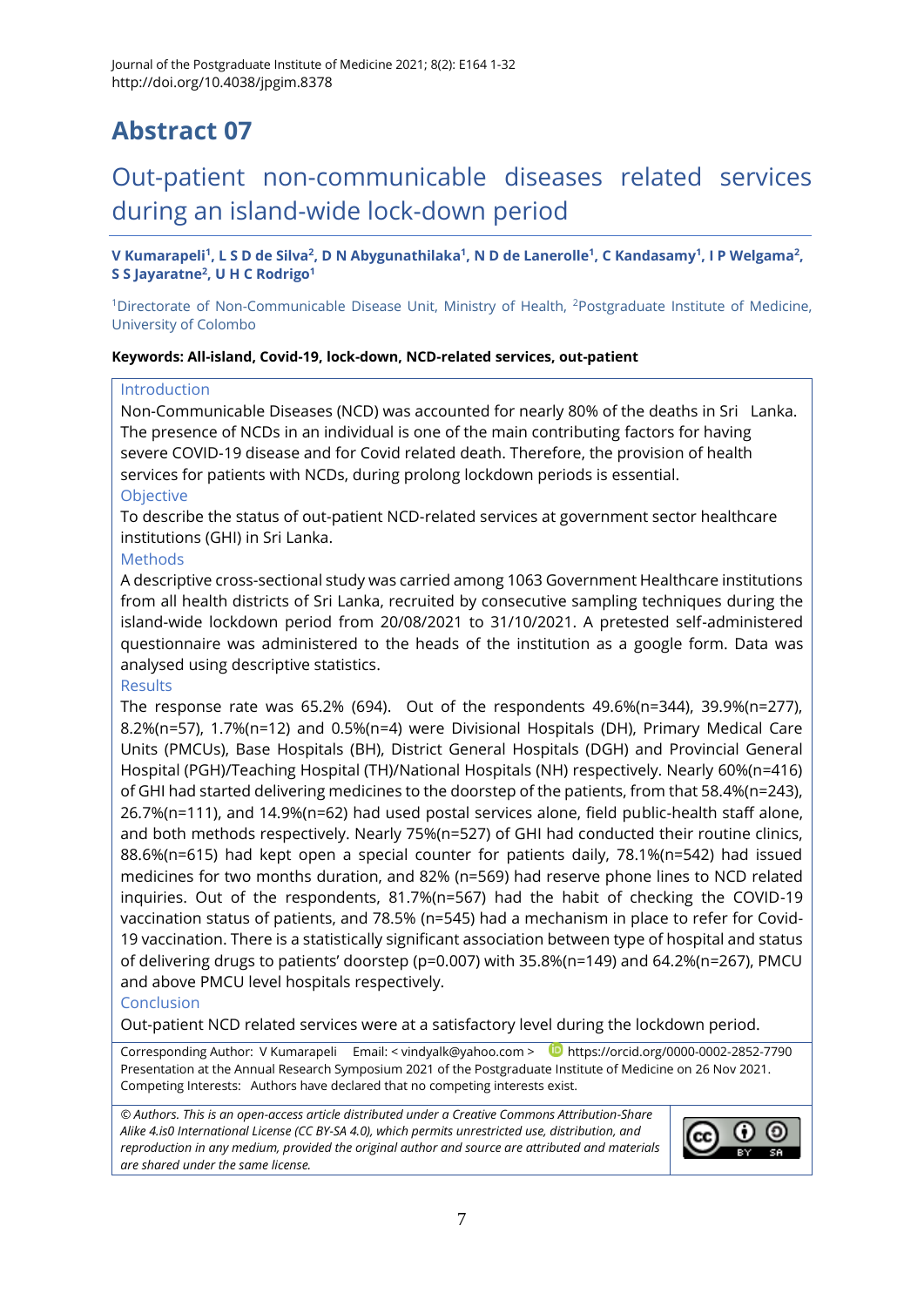### Knowledge and practices regarding expanded program of immunization among medical officers in Sri Lanka

**J M P D Perera<sup>1</sup> , T T S Abeywardena<sup>1</sup> , K A T D Kumarasinghe<sup>2</sup> , Y V Sanjeewa<sup>2</sup> , M P H P Dhanapala<sup>1</sup> , K G C Y S B Weerakoon<sup>3</sup> , W A S S Wickrama<sup>4</sup> , P P Jayasinghe<sup>5</sup>**

<sup>1</sup>General Hospital Gampaha, <sup>2</sup>Base Hospital Watupitiwala, <sup>3</sup>Regional Director of Health Services office Matale, <sup>4</sup>Base Hospital Dambadeniya, <sup>5</sup>Epidemiology unit-Regional Director of Health Services office Kandy

#### **Keywords: EPI, immunization, knowledge, medical officers, vaccines**

#### Introduction

The national immunization program provides its services through a wide network of services delivery points to ensure easy accessibility to the public. Vast majority of the public get their immunization services free of charge through the state hospitals and clinics.

#### **Objective**

To describe knowledge attitude and practices regarding Expanded Program of Immunization among medical officers in Sri Lanka.

#### Methods

Descriptive cross-sectional study was conducted among 246 Medical officers registered in Sri Lanka Medical council. 500 medical officers were selected randomly from the SLMC Registry and self-administered questionnaire was sent to each through post. 246 were responded. Frequencies and percentages were calculated according to the variables. Results

All the study participants had an accurate knowledge regarding administration of BCG vaccine at birth. But none of the study participants had precise knowledge regarding vaccination of an infant at 2,4 and 6 months of age. Correct antigen according to the age was mentioned as below. MMR-65%(N=160), JE-73.2%(N=180), DPT/OPV-2.4%(N=6), DT-18.7%(N=46), school immunization schedule was accurately mentioned by 21.1% of the participants(N=52). Proper knowledge regarding implementation of the EPI programme was observed among 43.9% of the participants(N=108). Majority of the study participants believed that quality of the EPI vaccines is less(N=156:63.4%). 25.2% of the participants thought that immunization at private sector is more reliable than the government sector schedule. 25.2% of the participants believe that present EPI schedule is less rational. 86.2% (n=212) of the study participants had not followed the EPI schedule to immunize their children.

#### Conclusion

Less trust is demonstrated regarding the EPI schedule and vaccines among medical officers during vaccinating their children. Medical officers demonstrate a significant knowledge gap regarding the EPI programme and vaccines. Therefore, it is essential to pay more attention on periodical Inservice training programmes regarding childhood immunization during policy making movements.

Corresponding Author: J M P D Perera Email: [< pasan978@gmail.com](mailto:pasan978@gmail.com) > D <https://orcid.org/0000-0003-2057-3255> Presentation at the Annual Research Symposium 2021 of the Postgraduate Institute of Medicine on 26 Nov 2021. Competing Interests: Authors have declared that no competing interests exist.

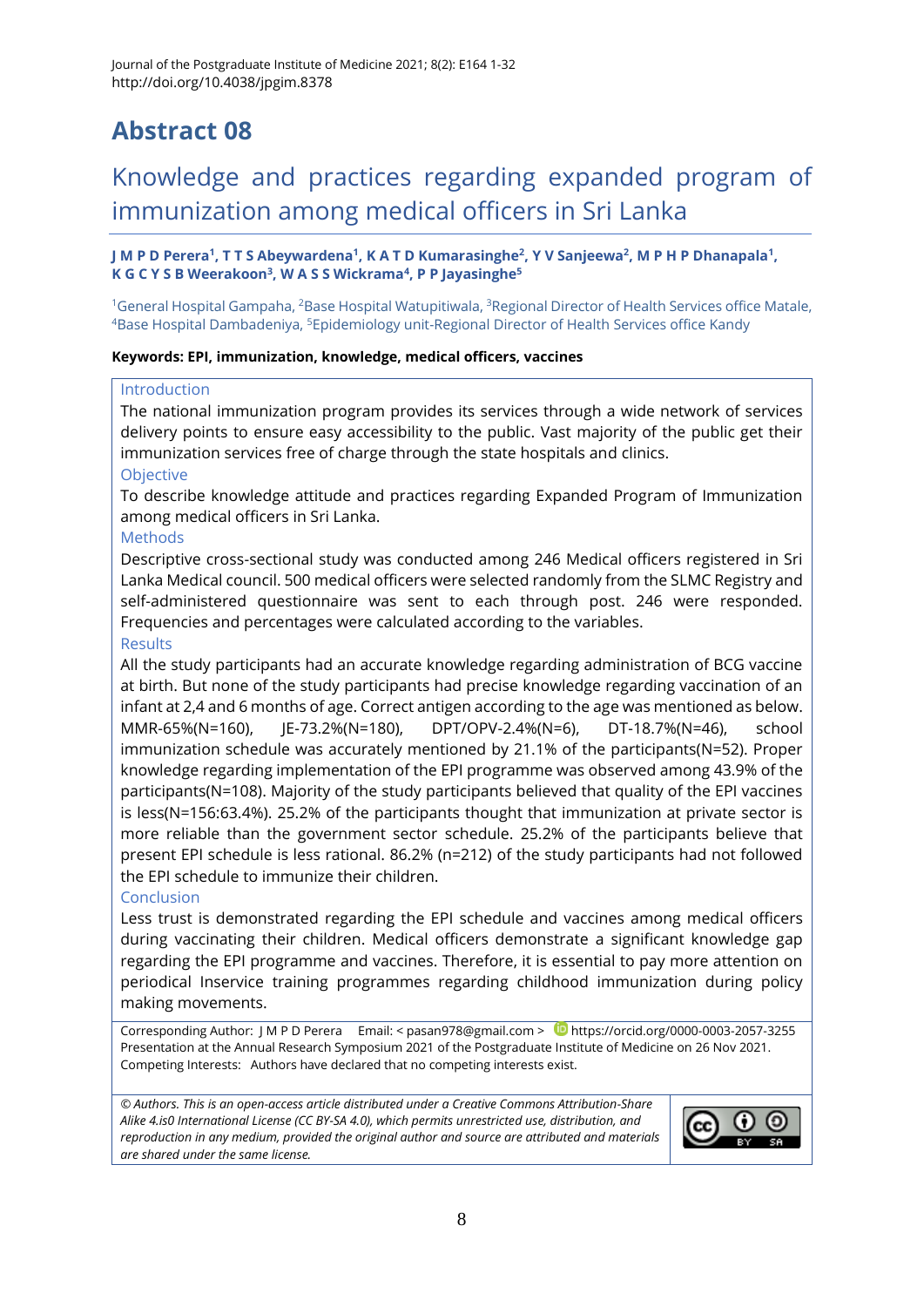### Nutritional status and associated factors among end stage renal failure patients on haemodialysis

#### **W Anushka1,2, A Hewageegana<sup>2</sup> , M Selvarajah<sup>2</sup> , S S Liyanage<sup>2</sup> , D R Selvaraj<sup>3</sup>**

<sup>1</sup>Post Graduate Institute of Medicine, University of Colombo, <sup>2</sup>National Institute of Nephrology, Dialysis and Transplantation, Sri Lanka, <sup>3</sup>Buckinghamshire Healthcare, NHS Trust, UK

#### **Keywords: end stage renal failure, frailty, haemodialysis, malnutrition, prevalence**

#### **Introduction**

End stage renal failure (ESRF) patients on haemodialysis are at a high risk of developing malnutrition. Nutritional status is a key predictor of clinical outcome of haemodialysis patients including morbidity and mortality.

#### **Objective**

The aim of the study was to assess the nutritional status and associated factors among ESRF patients on maintenance haemodialysis at National Institute of Nephrology, Dialysis and Transplantation (NINDT) Sri Lanka.

#### **Methods**

A cross sectional study was carried out among the patients who were on maintenance haemodialysis at NINDT. Nutritional status was assessed using a 7-point subjective global assessment and anthropometric, functional, and biochemical parameters were also included. Frailty was defined according to Fried frailty phenotypic criteria and was assessed in five main domains including unintentional weight loss, weakness, slowness, poor endurance, and low physical activity. Chi square test, t test or one way ANOVA test, as appropriate, was performed to test the association of nutritional status with other factors.

#### **Results**

A total of 212 patients were recruited. Mean age was  $51.1 \pm 12.6$  years and 66.5% (n=141) were males. Mean body mass index (BMI) was 22.9 $\pm$ 4.3 kg/m2 and mean serum albumin was 39.3 $\pm$ 5.5 g/l. Prevalence of severe malnutrition, mild-moderate malnutrition and well-nourished state was 17%, 53.3% and 29.7% respectively. Frail, pre frail and non-frail status were 45.3%, 35.8% and 18.9% respectively. There is a significant association between nutritional status and gender, frailty, hand grip strength, serum albumin and current employment state ( $p$ <0.01). However, there is no statistically significant association between nutritional status and age, ethnicity, smoking, haemoglobin level, frequency, or duration of dialysis. **Conclusion** 

Prevalence of malnutrition among haemodialysis patients is 70.3% and the risk is higher among a few subgroups in our study. Future research should focus on targeted interventions with preventive strategies in this patient population.

Corresponding Author: W Anushka Email: [< dr.anushka55@gmail.com](mailto:dr.anushka55@gmail.com) > D [https://orcid.org/0000 0002 0802 4475](https://orcid.org/0000%200002%200802%204475) Presentation at the Annual Research Symposium 2021 of the Postgraduate Institute of Medicine on 26 Nov 2021. Competing Interests: Authors have declared that no competing interests exist.

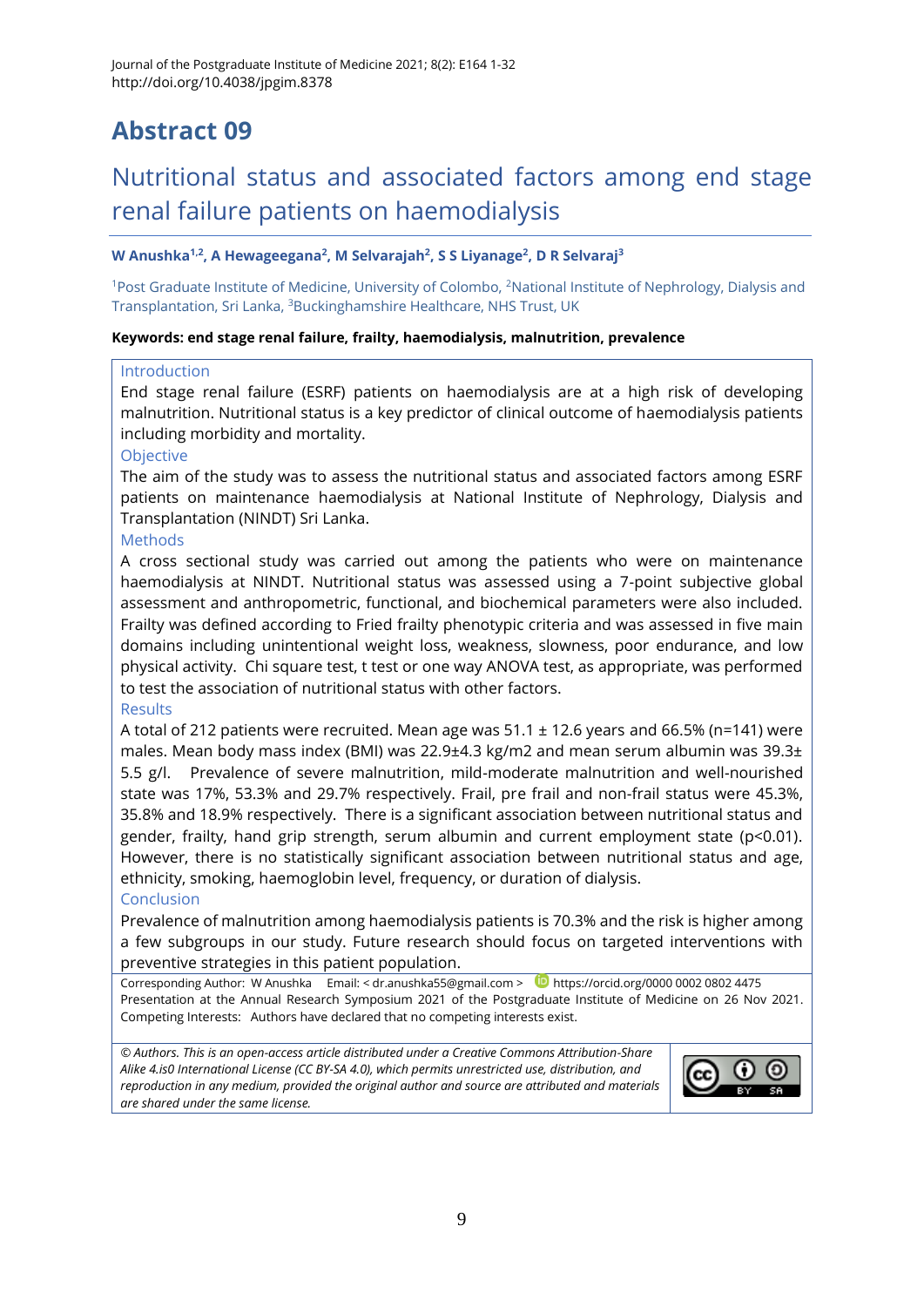### Population based survey of blood pressure at Fort railway station, Colombo

#### **A K A S K Ananda<sup>2</sup> , V Kumarapeli<sup>1</sup> , N D de Lanerolle<sup>1</sup> , U C H Rodrigo<sup>1</sup> , D N Abeygunathilaka<sup>1</sup>**

<sup>1</sup>Directorate of Non-Communicable Diseases, Ministry of Health, Sri Lanka, <sup>2</sup>Postgraduate Institute of Medicine, University of Colombo, Sri Lanka

#### **Keywords: blood pressure, hypertensive, normotensive, population-based survey**

#### Introduction

Hypertension is one of the major Non-Communicable Diseases (NCD) that lead to adverse outcomes if not attended. To commemorate World Heart Day-2020, the Directorate of NCD conducted screening of public for hypertension.

#### **Objective**

To describe the blood pressure levels and associated factors of public attending Fort-Railway Station, Colombo.

#### Methods

A descriptive cross-sectional study was conducted as a population-based survey among individuals attending the Fort railway station for three consecutive days by using a purposive sampling technique among 1518 persons. Their blood pressure was measured by using a calibrated BP apparatus and basic information was obtained by using a questionnaire. Bloodpressure was classified as normotensive (120/80 mmHg or less); prehypertensive (SBP 121-139 and/or DBP 81-89) and hypertensive (SBP 140 and above and/or DBP 90 mmHg). Data was analysed by using descriptive statistics and Chi square test.

#### **Results**

Of the participants, 85.2% (n=1293) were males and 14.8% (n=224) were female. Of the total 87.1% (n= 1321) were aged 35 years or above, with a mean age of 50.9 (SD = 12.45) years. Majority of participants (34.7%; n=526) were employed in managerial/clerical grade. Approximately 35% (n=527), 29% (n=440) and 36% (n=551) were normotensive, prehypertensive and hypertensive respectively. Nearly 39 % (n= 551) and 17 % (n=33) were hypertensive among persons aged 35 years or above and those less than 35 years respectively. Out of males 32.9% (n= 426), 29.2% (n= 377) and 37.9% (n=490) were normotensive, prehypertensive and hypertensive respectively. But in contrast, majority of the females (44.6%, n=100) were normotensives. Statistically significant associations were found between age (p<0.001) and gender (p=0.004) with the status of blood pressure. No statistically significant association between status of employment and status of Blood-pressure (p=0.226).

#### Conclusion

Higher percentages were found to be hypertensive among persons aged more than 35 years or more and among males. These associations were significant.

Corresponding Author: A K A S K Ananda Email: [<samanthaananda@gmail.com>](mailto:samanthaananda@gmail.com) D<https://orcid.org/0000-0002-9894-6982> Presentation at the Annual Research Symposium 2021 of the Postgraduate Institute of Medicine on 26 Nov 2021. Competing Interests: Authors have declared that no competing interests exist.

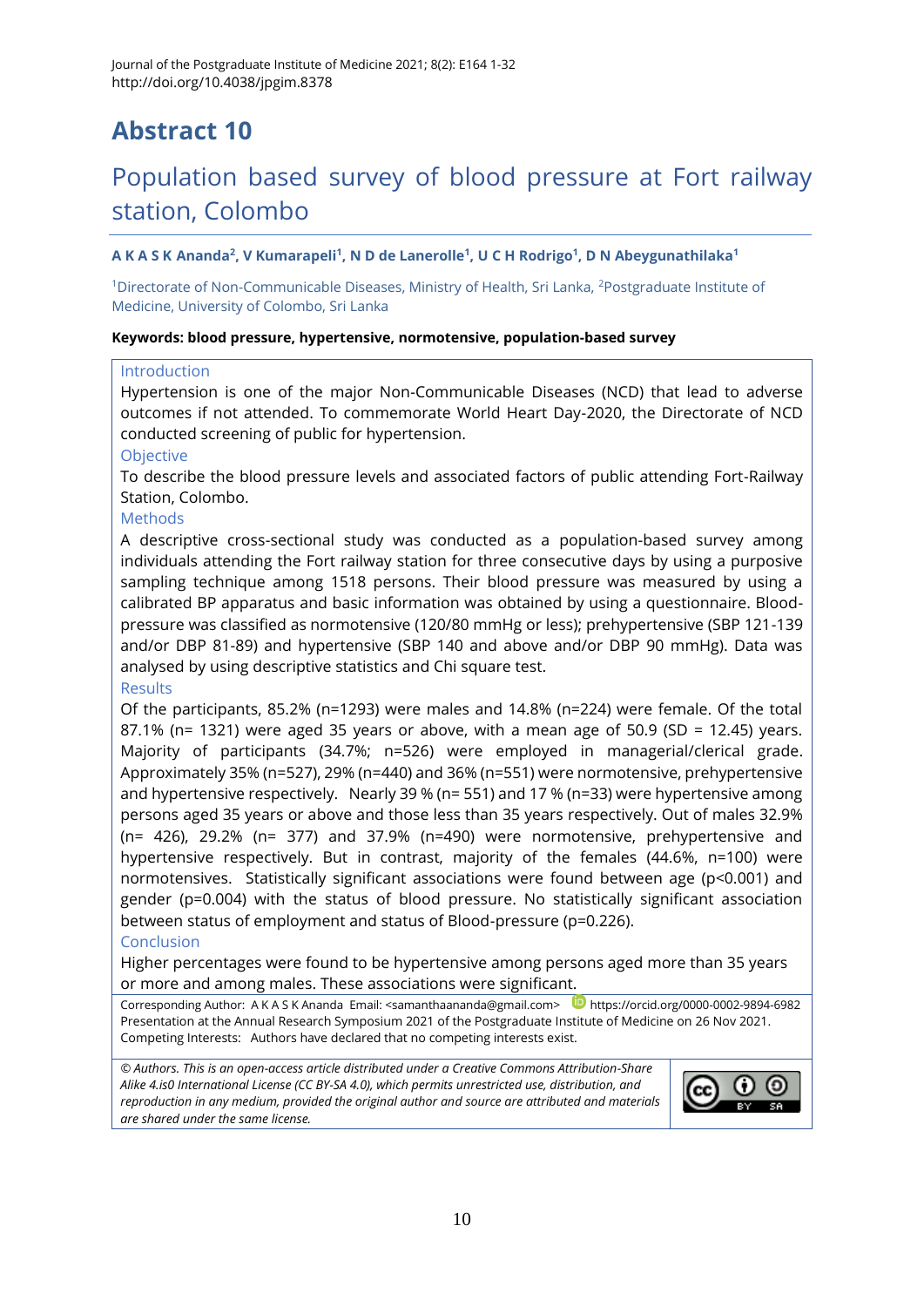### Training needs assessment of health care workers attached to healthy lifestyle centers in Sri Lanka

**N D de Lanerolle<sup>1</sup> , V Kumarapeli<sup>1</sup> , L S D de Silva<sup>2</sup> , U Muhandiram<sup>1</sup> , C Kandasamy<sup>1</sup> , U C H Rodrigo<sup>1</sup> , D N Abeygunathilake<sup>1</sup>**

<sup>1</sup>Directorate of Non-Communicable Diseases, Ministry of Health, Sri Lanka, <sup>2</sup>Postgraduate Institute of Medicine, University of Colombo, Sri Lanka

#### **Keywords: healthy lifestyle centers, PHNO, primary care settings, modified Hennessy Hicks, training needs assessment**

#### **Introduction**

Healthy Lifestyle Centers (HLC) are centers established mainly in primary care settings throughout Sri Lanka, dedicated to the screening of non-communicable diseases (NCD). Service provision at HLC is carried out by Medical Officers (MO), Public Health Nursing Officers (PHNO), Nursing Officers (NO), and other categories.

#### Objective

To identify the requirements related to training amongst health care workers (MO, PHNO, NO and other categories) in relation to HLC.

#### Methods

Recruitment of participants for this study was carried out by simple random sampling. A selfadministered questionnaire which included a modified Hennessy Hicks Training Needs Analysis was disseminated and conducted. Data was analysed using SPSS22, descriptive statistics. The training need was identified by identifying the mean difference between the importance score and performance score for each training area considered. Ranking and prioritization of the training needs of each category of staff was based on this magnitude of differences in average.

#### Results

A total number of 120 health care workers participated in this study (response rate of 91%) The breakdown of staff categories who participated in the study were: 76 (63.3%) MO, 21 (17.5%) NO, 19 (15.8%) PHNO, and 4 (3.4%) from 'other' category. Conducting special programs to clients on a healthy diet, physical activity, and conducting oral examination were common areas prioritized for training by MOs, NOs, and PHNOs. Training on conducting brief interventions for tobacco cessation was identified as a priority training need by both MOs and PHNOs. Whilst training in logistic management was considered a priority need by NOs and PHNOs. In addition, MOs required training in conducting health education sessions and NOs in conducting breast examination. When comparing with other staff the training need of conducting health education session among MO was statically significant p<0.001.

#### Conclusion

Training needs were identified in the areas of brief interventions for tobacco cessation, logistic management, health education and breast examination.

Corresponding Author: N D de Lanerolle Email: [< nimani.del.b@gmail.com](mailto:nimani.del.b@gmail.com) > D <https://orcid.org/0000-0002-9236-3858> Presentation at the Annual Research Symposium 2021 of the Postgraduate Institute of Medicine on 26 Nov 2021. Competing Interests: Authors have declared that no competing interests exist.

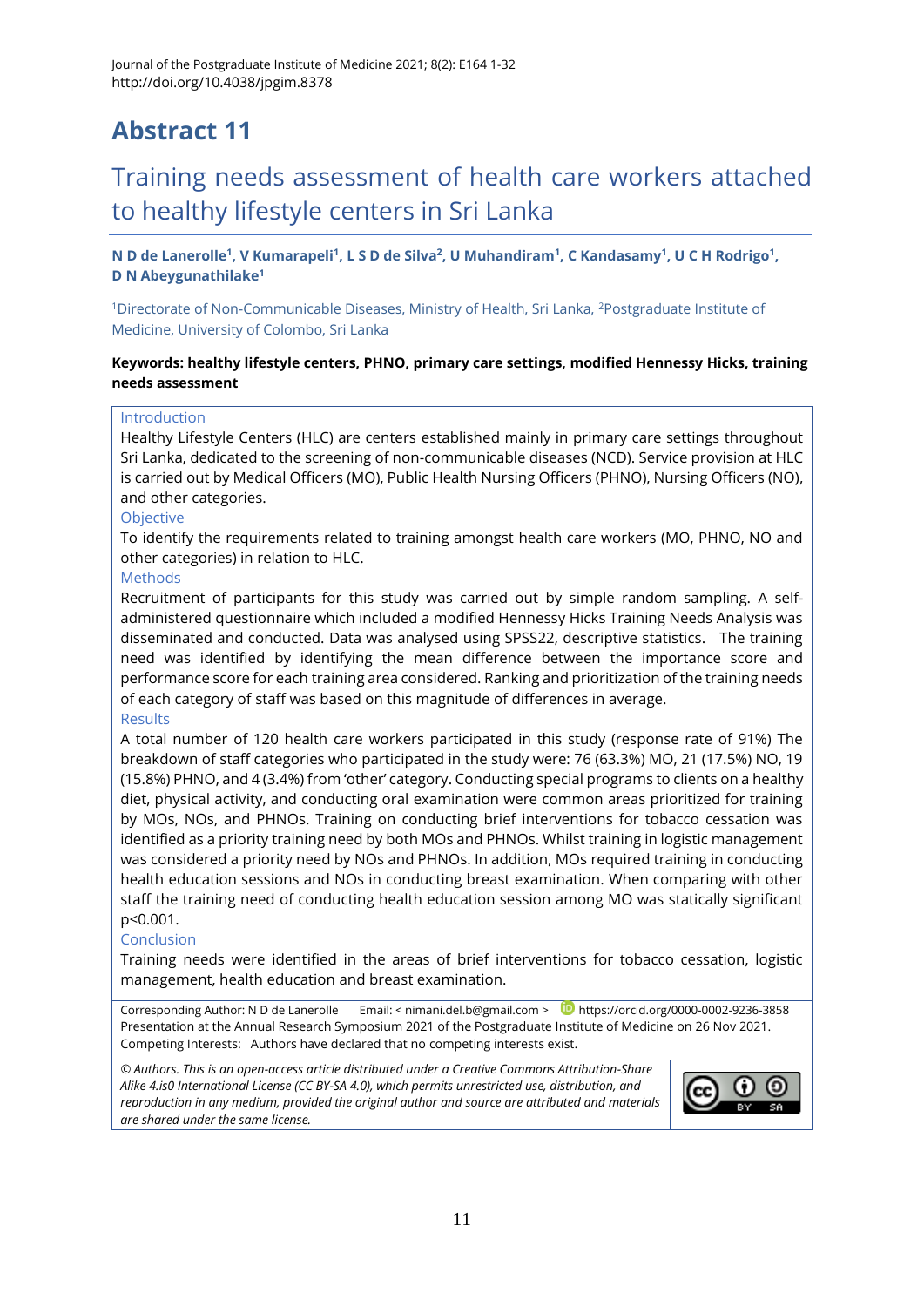### Health information management system for screening of non-communicable diseases: Health care worker response for a distant training

**D N Abeygunathilaka<sup>1</sup> , V Kumarapeli<sup>1</sup> , L S D De Silva<sup>2</sup> , N D de Lanerolle<sup>1</sup> , U C H Rodrigo<sup>1</sup> , C Kandasami<sup>1</sup> , PMU Prasangi<sup>1</sup>**

<sup>1</sup>Non-communicable Diseases Unit - Ministry of Health, Sri Lanka, <sup>2</sup>Post Graduate Institute of Medicine-University of Colombo, Sri Lanka.

**Keywords: evaluation, HIMS, healthy lifestyle centers, NCD, post-training**

#### Introduction

Increasing incidence of non-communicable diseases (NCD) has become a public health challenge in Sri Lanka. Healthy lifestyle centers (HLCs) which were established about a decade ago for screening of NCDs and related risk factors, mainly placed in primary healthcare institutions. A web based HIMS-HLC module was developed to collect screening data from these HLCs.

#### **Objective**

To evaluate the after-training status of Health care workers (HCW) conducting HLCs, those who have completed HLC-HIMS module.

#### **Methods**

A descriptive cross-sectional study was conducted among 119 HCW using simple random sampling, who followed HLC-HIMS module in June 2021. A questionnaire was developed, referring to Kirkpatrick model. It covered four domains i.e., reaction, learning, behaviour, and result. It was shared via online platforms, e mail, WhatsApp, and Viber. Descriptive statistics and chi square test were used for analysis of knowledge.

#### **Results**

The response rate was 87.3% (n=104). Mean age 40.4 years (SD = 8.0 years). Among trainees, 73.1% (n=76) were females, 70.2% (n=73) were nurses and 61.5% (n=64) had good computer literacy. About one third had a good knowledge (37.5%, n=39) regarding the module used. Majority of 74.0% (n=77) reported favourable reactions, 78.8% (n=82) had favourable behaviour and 83.7% (n=87) had favourable results after training. Younger age and good computer literacy showed a significant (P<0.05) association with favourable reactions, behaviour, and results. Conclusion

HIMS training has produced favourable outcomes among majority of trainees especially in reaction, behaviour, and results areas. The concept of e-training can be adopted effectively for in-service trainings of HCW including those working at primary care level to conquer practical difficulties in conducting physical trainings during a pandemic. Concentrating on age and computer literacy of participants could produce good outcomes in designing and conducting this type of trainings.

Corresponding Author: D N Abeygunathilaka Email: [<danu.abey@yahoo.com>](mailto:danu.abey@yahoo.com) **D** <https://orcid.org/0000-0002-7367-4079> Presentation at the Annual Research Symposium 2021 of the Postgraduate Institute of Medicine on 26 Nov 2021. Competing Interests: Authors have declared that no competing interests exist.

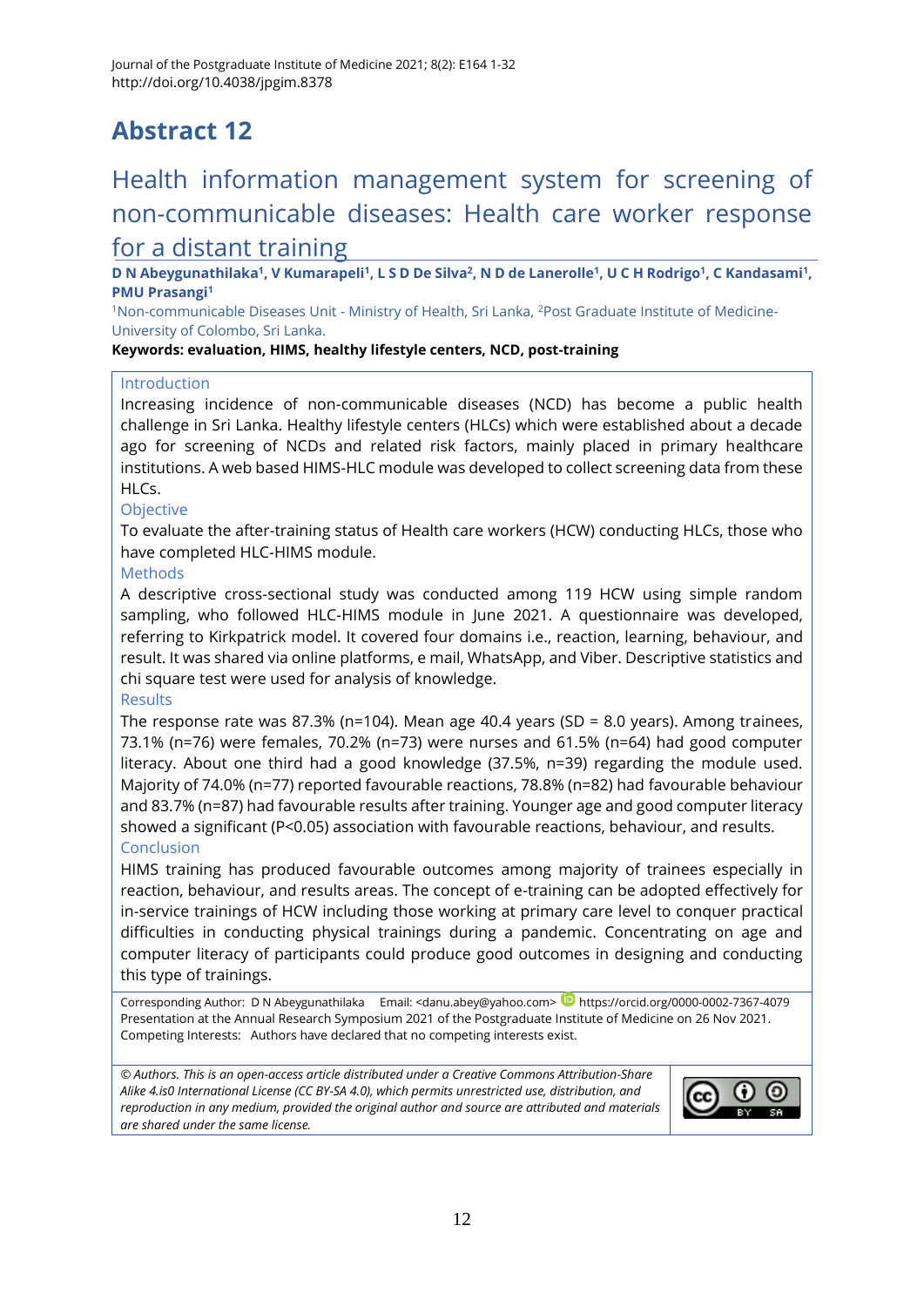### Demographic characteristics and disease pattern among patients admitted to medical units of Teaching Hospital Batticaloa, Sri Lanka during COVID-19 pandemic

#### **P Mayurathan**

Faculty of Health-Care Sciences, Eastern University of Sri Lanka

#### **Keywords: COVID-19, demographic characteristics, lockdown, medical units, teaching hospital**

#### Introduction

COVID-19 is a new viral infection spreading almost all over the world as pandemic. First case of COVID-19 was confirmed on 11th March 2020 in Sri Lanka. Long days of lockdown imposed almost all parts of the world including Sri Lanka due to the rapid spread of this illness. Objective

To determine the demographic characteristics such as the prevalence of age, sex, number of patients and the disease pattern among patients admitted to medical units of Teaching Hospital Batticaloa during COVID-19 Pandemic.

#### Methods

A cross sectional descriptive study among patients admitted to medical wards and intensive care units (ICU) of Teaching Hospital Batticaloa. They were studied over a period of one month during lockdown (11.03.2020 to 10.04.2020) and compared with the patients admitted one month prior to the lockdown (11.02.2020 to 10.03.2020). All the patients admitted to the above units were included. Results

Total admission before the lockdown was 2340 (52.5% males) and during lockdown was 1376 (56.2% males). This reduction in admission is statistically significant (p-value is < 0.05, df = 3715). Patients admitted to the wards before lockdown was 2283 (97.6%) and during lockdown was 1309 (95.1%). ICU admissions were 57 (2.4%) before lockdown and 67 (4.9%) during lockdown. Common age distribution before the lockdown showed 26.4% were 31-50 and 41.5% were 51-70 years. Similarly, during lockdown, 28.9% were between 31-50 years of age and 42.9% were between 51-70 years. Disease pattern demonstrated before lockdown majority of patients admitted for routine haemodialysis (13.2%), to get an injection (9.9%), ischaemic heart disease (8.4%), chronic kidney disease (7.3%) and viral fever including dengue (7.2%). Likewise, during lockdown more patients admitted for routine haemodialysis (10.7%), viral fever including dengue (9.3%), ischaemic heart disease (8.8%), to get an injection (8.5%), and chronic kidney disease (5.9%).

#### Conclusion

There was significant reduction in number of admissions during the period of lockdown. There was no much difference in the proportion of admission according to gender, age and disease pattern. More patients were males under the age group of 51-70 years and admitted for routine haemodialysis before and during lockdown. However slightly higher number of patients admitted to ICU during lockdown.

Corresponding Author: P Mayurathan Email: [< p.mayurathan@yahoo.com](mailto:p.mayurathan@yahoo.com) > D <https://orcid.org/0000-0001-6964-5825> Presentation at the Annual Research Symposium 2021 of the Postgraduate Institute of Medicine on 26 Nov 2021. Competing Interests: Authors have declared that no competing interests exist.

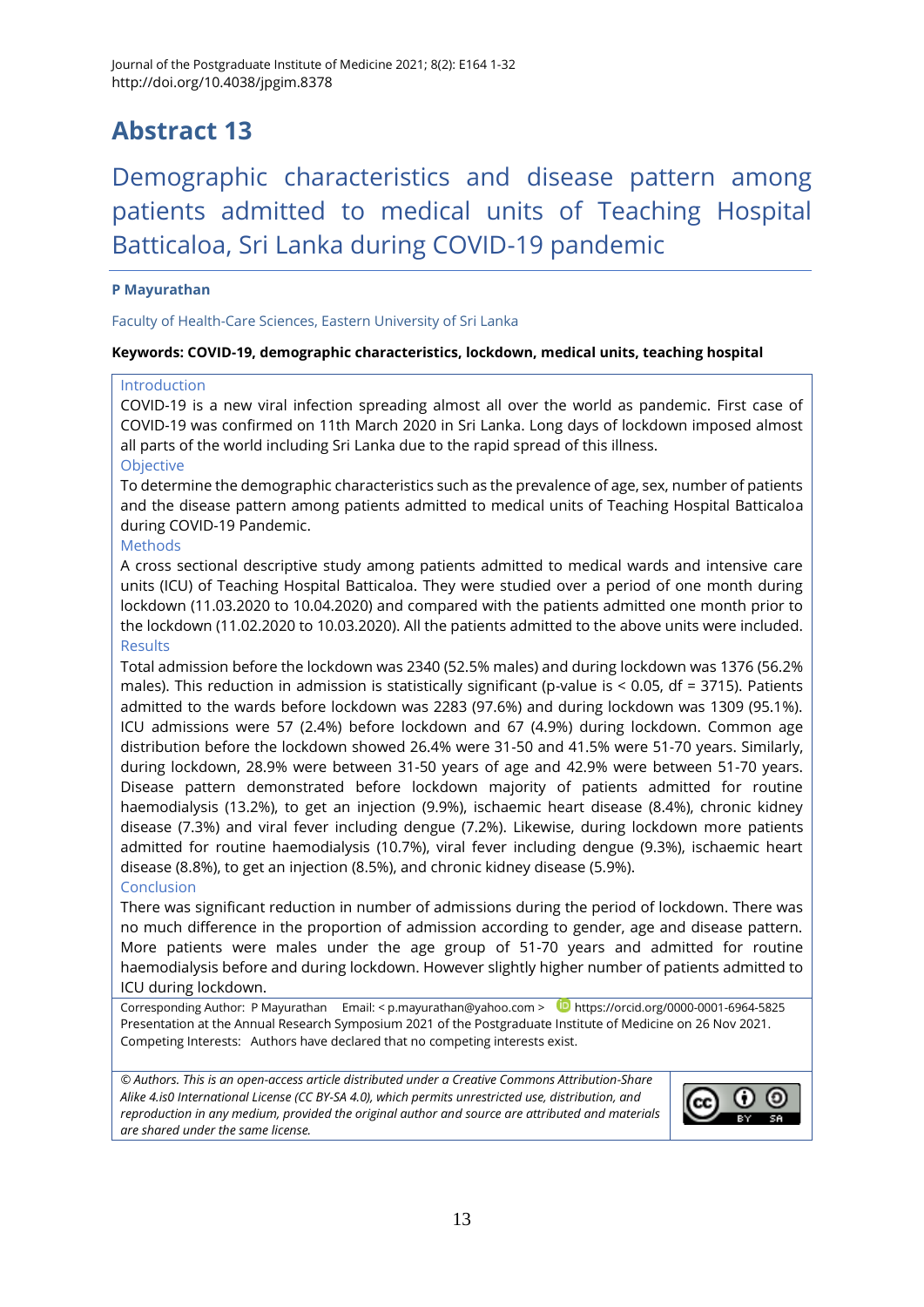### Adverse reactions to first line anti tuberculosis drugs and its contributory factors among "new" TB patients attending district chest clinics in Colombo

#### **D J Galappaththi<sup>1</sup> , N C Pallewatte<sup>2</sup>**

<sup>1</sup>National Cancer Control Programme, Sri Lanka,<sup>2</sup>National Programme of Tuberculosis and Chest Diseases, Sri Lanka

#### **Keywords: adverse drug reactions, anti-tuberculosis drugs, contributory factors**

#### Introduction

Adverse drug reactions (ADR) to anti tuberculosis drugs (ATT) are increasing globally. It causes significant morbidity and may lead to discontinuation, modification, prolongation of treatment or hospitalization. Early identification of contributory factors to ADR would be helpful to prevent ADR and mitigate the harm caused by it.

#### **Objective**

To determine the proportions of adverse drug reactions to first line ATT and to assess the factors contributing to ADR among "New" TB patients attending chest clinics in Colombo. Methods

A Descriptive cross-sectional study was carried out among 384 "New" TB patients who were registered during the 3rd quarter 2020. Patients below 15 years, followed up in other districts, diagnosis changed and previously treated were excluded. Data was collected using an interviewer administered questionnaire, symptom check list and a data extraction sheet. SPSS version 26 was used for data analysis. ADRs were given in proportions and associations were analysed using Chi square test. Results Out of 404 eligible patients, 384 (95%) "New" tuberculosis patients were participated. Among them, 197 patients (51.3%) were experienced ADR. Majority (n=184, 93%) were presented with minor ADR while 12 patients (6%) were presented with major ADR. Majority (n=118 ,60%) had gastrointestinal problems. Commonest symptoms were burning chest pain, mild nausea, and vomiting. Statistically significant associations were found between, ADR with female sex(p=.02), among Sinhalese(p=.05), unemployment(p=.01), having hypertension and heart diseases(p=.01) and use of other medications(p=.03).

#### Conclusion and Recommendations

Proportions of ADRs were high among the study participants. Special attention should be provided for the patients with risk factors for ADR. Comorbidities should be identified early and regularly monitored. Further research needed to identify the contributory factors and the outcomes of ADR.

Corresponding Author: D J Galappaththi Email: [< dulanji22@hotmail.com](mailto:dulanji22@hotmail.com) > D [https://orcid.org/0000-0001-7908-](https://orcid.org/0000-0001-7908-0952) [0952](https://orcid.org/0000-0001-7908-0952)

Presentation at the Annual Research Symposium 2021 of the Postgraduate Institute of Medicine on 26 Nov 2021.

Competing Interests: Authors have declared that no competing interests exist.

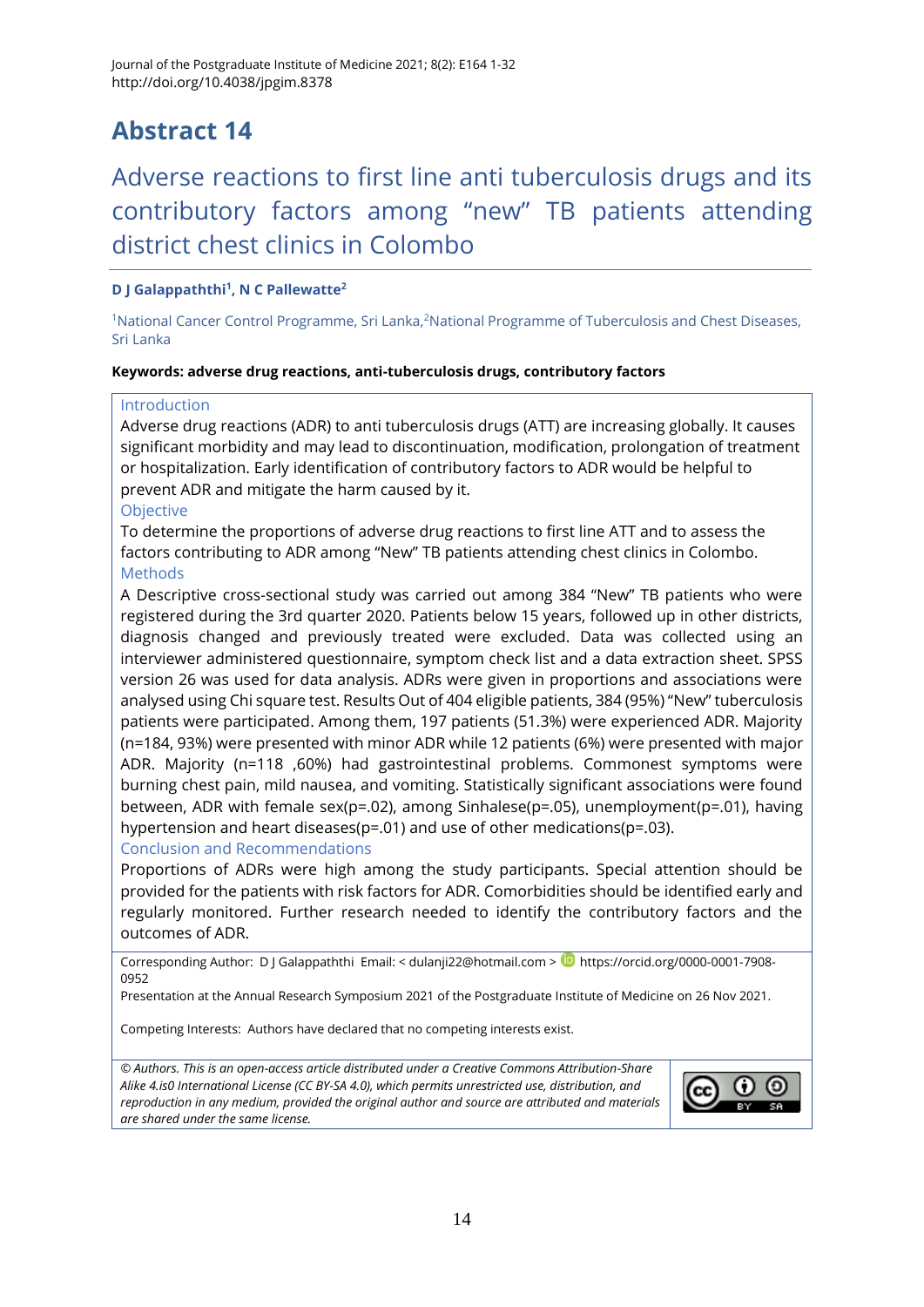### Effects of pulmonary rehabilitation on psychological morbidity in patients with chronic respiratory disease at Colombo South chest clinic

#### **W G H C Wackwella, M N N Massaima, M A M Kulasinghe, R Athukorala, L Kariyawasam**

Chest Clinic, Colombo South Teaching Hospital

#### **Keywords: chronic obstructive pulmonary disease, GDS, interstitial lung disease, MMRC score, pulmonary rehabilitation**

#### Introduction

Chronic respiratory diseases have significant impact on physical and mental well-being. Pulmonary rehabilitation (PR) has been recognized as a therapeutic tool in dealing with psychological issues along with improving quality of life.

#### **Objective**

Evaluate effects of pulmonary rehabilitation on psychological morbidity and severity of dyspnoea with various lung diseases.

#### Methods

Prospective study was done at CSCC over a period of 6 months from August 2018 to February 2019. 30 people who participated in the programme were recruited and data collected using interviewer administered questionnaires. Severity of dyspnoea was graded according to Modified Medical Research Council MMRC scale and depression grading was done using Geriatric Depression Scale (GDS). Patients were assessed prior to commencing PR and after therapy.

#### Results

COPD was the most prevalent disease (57%) whilst 36% had bronchiectasis and 7% has interstitial lung disease. MMRC score and GDS did not reveal a significant inter-disease difference (p=0.548 and 0.381 respectively) GDS score compared with age Sex marital status, educational level, occupation, economic stability, family support, comorbidities, recent hospitalizations, frequent use of symptom relievers did not reveal significant associations for depression. When pre-treatment and post treatment MMRC and GDS scores were compared, the differences were statistically significant (p =0.048 and 0.001 respectively). There was no significant correlation between improvement in GDS score with improvement in MMRC score (Pearson correlation coefficient (r value) 0.34, p = 0.066).

#### Conclusion

PR programme provides significant symptom relief and reduce psychological morbidity in patients with chronic respiratory diseases.

Corresponding Author: W G H C Wackwella Email: [<hasinichathurika85@gmail.com>](mailto:hasinichathurika85@gmail.com) D <https://orcid.org/0000-0002-5024-2724> Presentation at the Annual Research Symposium 2021 of the Postgraduate Institute of Medicine on 26 Nov 2021. Competing Interests: Authors have declared that no competing interests exist.

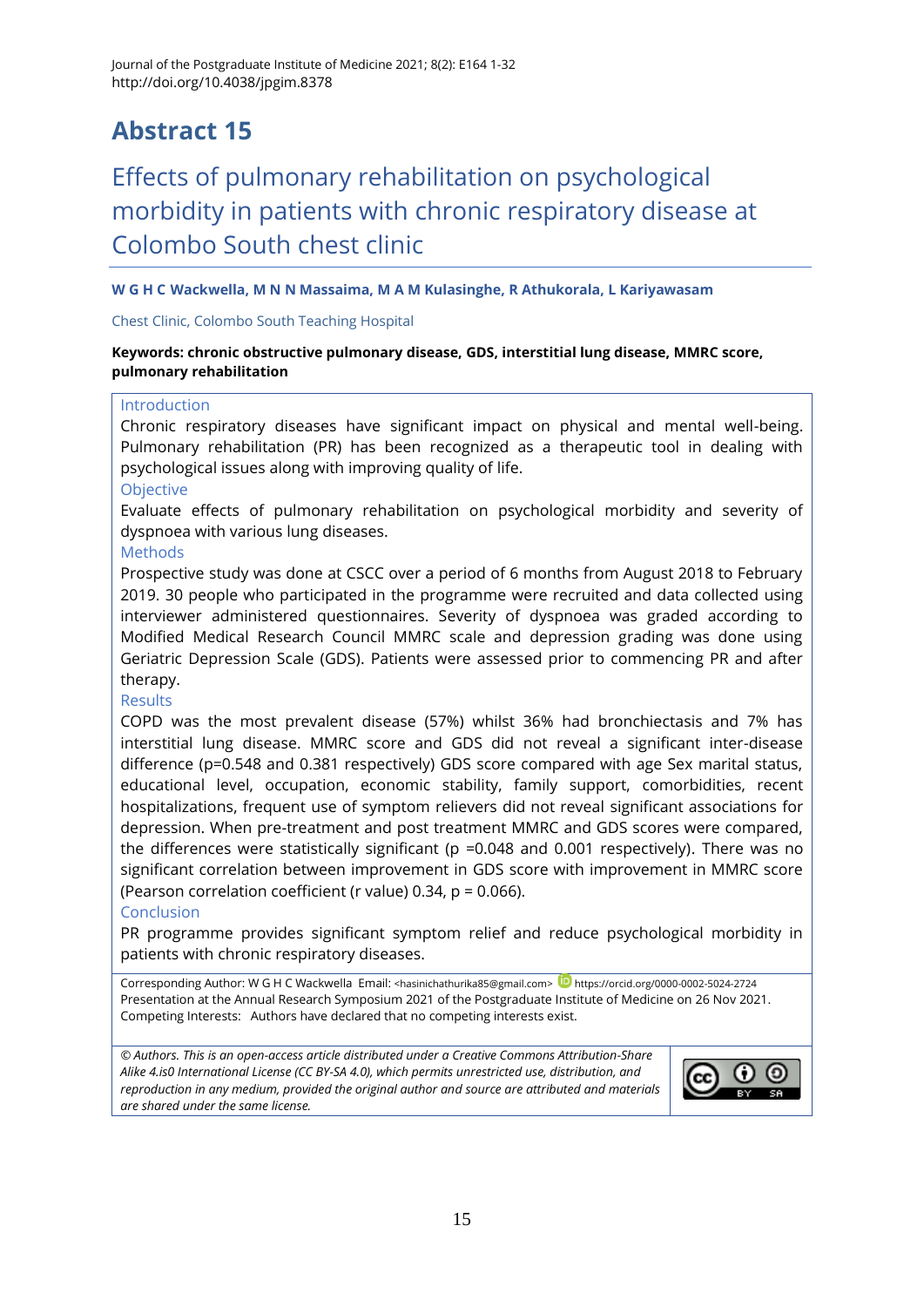### An assessment on island wide distribution of biomedical equipment for COVID-19 case management in government hospitals in Sri Lanka

#### **G H S Fernando<sup>1</sup> , B A H M Gunasena<sup>2</sup> , A S Yapa Bandara<sup>3</sup> , Lal Panapitiya<sup>4</sup>**

<sup>1</sup>Senior Registrar in Medical Administration, DDG (MS)1, Ministry of Health, <sup>2</sup>Senior Registrar in Medical Administration, DDG (MS)1, Ministry of Health, <sup>3</sup>Registrar in Medical Administration, DDG (MS)1, Ministry of Health, <sup>4</sup>Deputy Director General, Medical Service 1, Ministry of Health

#### **Keywords: COVID-19, information, biomedical equipment, oxygen, WHO**

#### Introduction

According to the WHO report the critically ill COVID-19 patients require mechanical ventilation. Therefore, oxygen is an essential requirement for COVID-19 management. Hence all COVID-19 treatment centers should be equipped with pulse ox meters, functioning oxygen supply systems including single use oxygen delivery interfaces. However, correct actual number of available equipment lists was not available in the Ministry of Health.

#### **Objective**

To collect information related to medical equipment related to management of COVID- 19 patients efficiently and effectively.

#### **Methods**

A web-based software (HIUS) was introduced connecting all hospitals in the country. A password and a username were introduced to each institute. The system was updated regularly by a designated focal point in each hospital. The information related to oxygen therapy for COVID-19 patients were collected.

#### Results

At the beginning of June 2021, there were 566 ICU beds, 544 ventilators, 228 portable ventilators, 3064 oxygen ports, 151 high flows, 5125 Jumbo cylinders, 52182L liquid oxygen, 3346 multipara monitors and 2673 pulse oximeters available in hospitals across the country to manage oxygen dependent patients. At the end of August this was increased up to 743 ICU beds, 873 ventilators, 429 portable ventilators, 4534 oxygen ports, 466 high flows, 7322 Jumbo cylinders, 105566L liquid oxygen, 5113 multipara monitors and 3901 pulse ox-meters, 392 CPAP and 301 BIPAP machines available in all hospitals to manage oxygen dependent patients. This audit information was efficiently and accurately collected with the help of the HIUS software.

#### Conclusion

Audit information was useful to develop COVID-19 treatment centers with essential equipment and oxygen. More than 3500 oxygen dependent patients were managed in the peak time without interruption of oxygen supply. It is recommended to continue the audit to future development of COVID treatment centers to face future COVID-19 challenges.

Corresponding Author: G H S Fernando Email: [< ghsfernando@gmail.com](mailto:ghsfernando@gmail.com) > Deltitions://orcid.org/0000-0001-7356-6257 Presentation at the Annual Research Symposium 2021 of the Postgraduate Institute of Medicine on 26 Nov 2021. Competing Interests: Authors have declared that no competing interests exist.

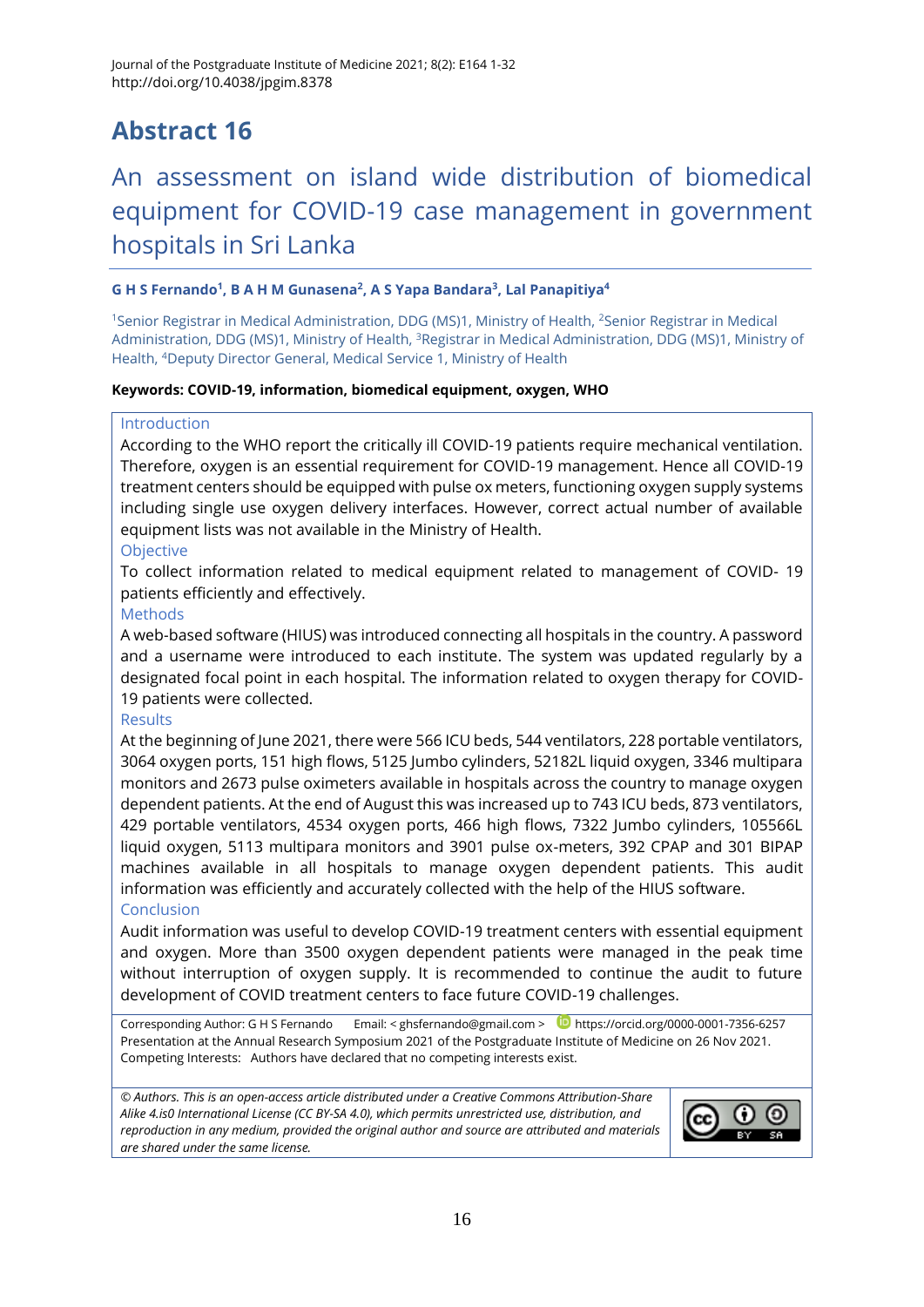### Data management during a pandemic: proposing a minimal data set and an open database using COVID-19 experience

**M H B Ariyaratne<sup>1</sup> , L R A B Jayaratne<sup>1</sup> , P E K B Ranatunga<sup>1</sup> , G G A K Kulatunga<sup>1</sup> , K K P Sylva<sup>1</sup> , M K D R B Dayaratne<sup>1</sup> , Pramil Liyanage<sup>1</sup> , Michael Head<sup>2</sup> , Chris Williams<sup>3</sup> , James Batchelor<sup>2</sup>**

<sup>1</sup>Postgraduate Institute of Medicine, University of Colombo, Sri Lanka, <sup>2</sup>University of Southampton, The United Kingdom, <sup>3</sup>Public Health, Wales, The United Kingdom

#### **Keywords: minimum data set, public health emergency**

#### Introduction

COVID-19 pandemic has compelled governments around the world to take drastic measures of control. High quality, real-time data is of utmost importance for planning, management, and implementation of these control measures and healthcare operations at local, national and global levels. However, the absence of a common Minimum Data Set (MDS) and an open database have led to difficulties in global information sharing related to COVID-19. This study aims to explore the use of an MDS with an open database at a global scale for use in pandemics and epidemics.

#### Methods

Literature review was conducted to explore the use of an MDS and an open database for data sharing of pandemics/ epidemics. The extracted information was evaluated by focus group discussions with health informaticians, clinicians, public health specialists, researchers, medical statisticians, and ICT professionals.

#### Findings

An MDS was built with 39 data elements in five categories. Each data element was defined with standard data structures (4), custom data structures (12) and interoperability standards. Eight key characteristics were identified for the open database for data sharing.

#### Conclusions

An MDS and an open database is proposed for data management for pandemics/ epidemics. Further, the subsets of MDS are recommended to be used in different aspects of an epidemic management. The defined data structures and standards are recommended to enable efficient data exchange. Further emphasis is drawn upon the importance of an open database, appropriately managed by a world authority such as the World Health Organization.

Corresponding Author: M H B Ariyaratne Email: [< buddhika.ari@gmail.com](mailto:buddhika.ari@gmail.com) > D <https://orcid.org/0000-0002-1798-6203> Presentation at the Annual Research Symposium 2021 of the Postgraduate Institute of Medicine on 26 Nov 2021. Competing Interests: Authors have declared that no competing interests exist.

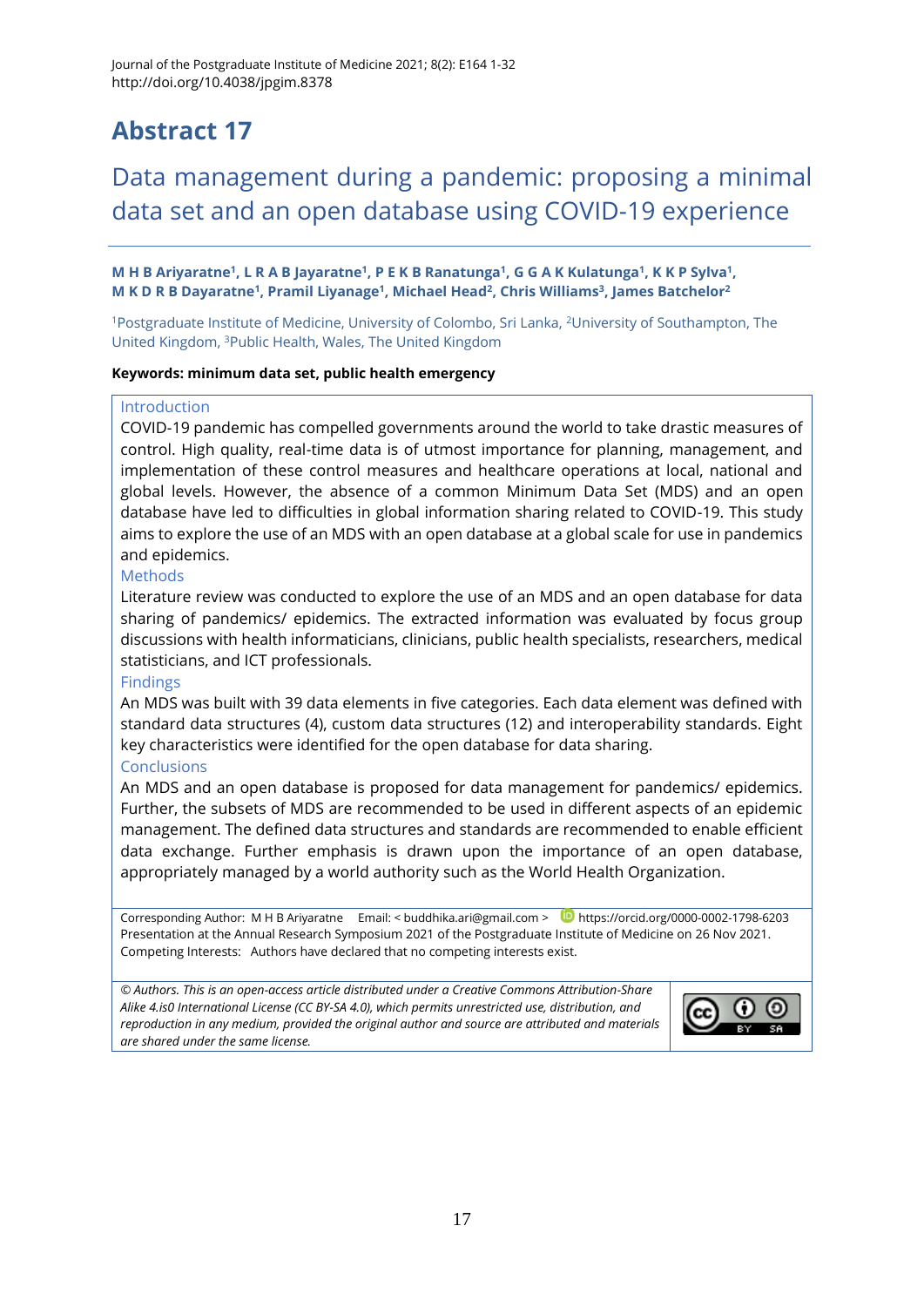### Development and validation of quality of work life scale elderly worker

#### **M N J Gunathilaka<sup>1</sup> , M C Weerasinghe<sup>2</sup> , D B D L Samaranayake<sup>3</sup>**

<sup>1</sup>Health Bureau, Ministry of Health, Sri Lanka, <sup>2</sup> Department of Community Medicine, Faculty of Medicine, University of Colombo, <sup>3</sup>Department of Community Medicine, Faculty of Medicine, University of Colombo

#### **Keywords: elderly worker, quality of work life, reliability, validity**

#### Introduction

Quality of Work Life (QoWL) is the fulfilment of personal and working needs of the worker while achieving the goals of the organization. Good QoWL develops healthy, safe workplaces and improves health of the workers. Global labour force participation of elderly workers will exceed 18% by 2030. In Sri Lanka elders above 60 years comprise 26% of the total labour force and assessing and ensuring their QoWL is a priority. However, there are no QoWL measuring tools in the world that specifically capture the intricacies of work life relevant to elderly workers.

#### Objective

To develop and validate a tool to assess the QoWL among the elderly working population in Sri Lanka. Methods

Definitions of 'elderly worker' and 'QoWL of elderly worker' were operationalized with consensus of experts. Items were generated through literature review, key-informants, and in-depth-interviews. After item reduction, the draft QoWLS-E tool was formulated and translated into Sinhala. Face, content, and consensual validity was assessed. A sample of 525 elderly workers selected from Colombo district using multi-stage purposive sampling, were administered the pretested QoWLS-E tool. Principal-Component-Analysis (n=275) was conducted using SPSS-20 to identify the scale structure, which was later confirmed through Confirmatory-Factor-Analysis (CFA) using LISREL-8.8 (n=250). Reliability was assessed through internal consistency and test-retest assessment. **Results** 

Newly developed QoWLS-E tool comprised 35 items in 9 domains, identified as Physical health, Psychological, Facilities, Safety, Job content, Co-workers, Supervisors, Flexibility and Autonomy. Model fit indices of CFA showed acceptable fit (CFI=0.96, PGFI =0.51, PNFI=0.58, RMSEA =0.07, SRMR=0.1) of the nine-domain structure. Cronbach's alpha coefficient was 0.76 and test-retest correlation coefficient was 0.82

#### Conclusion

Newly developed QoWLS-E tool comprised 35 items in 9 domains, identified as Physical health, Psychological, Facilities, Safety, Job content, Co-workers, Supervisors, Flexibility and Autonomy. Model fit indices of CFA showed acceptable fit (CFI=0.96, PGFI =0.51, PNFI=0.58, RMSEA =0.07, SRMR=0.1) of the nine-domain structure. Cronbach's alpha coefficient was 0.76 and test-retest correlation coefficient was 0.82

Corresponding Author: M N J Gunathilaka Email: [<nilukagunathilaka@yahoo.com>](mailto:nilukagunathilaka@yahoo.com) D<https://orcid.org/0000-0001-6887-8790> Presentation at the Annual Research Symposium 2021 of the Postgraduate Institute of Medicine on 26 Nov 2021. Competing Interests: Authors have declared that no competing interests exist.

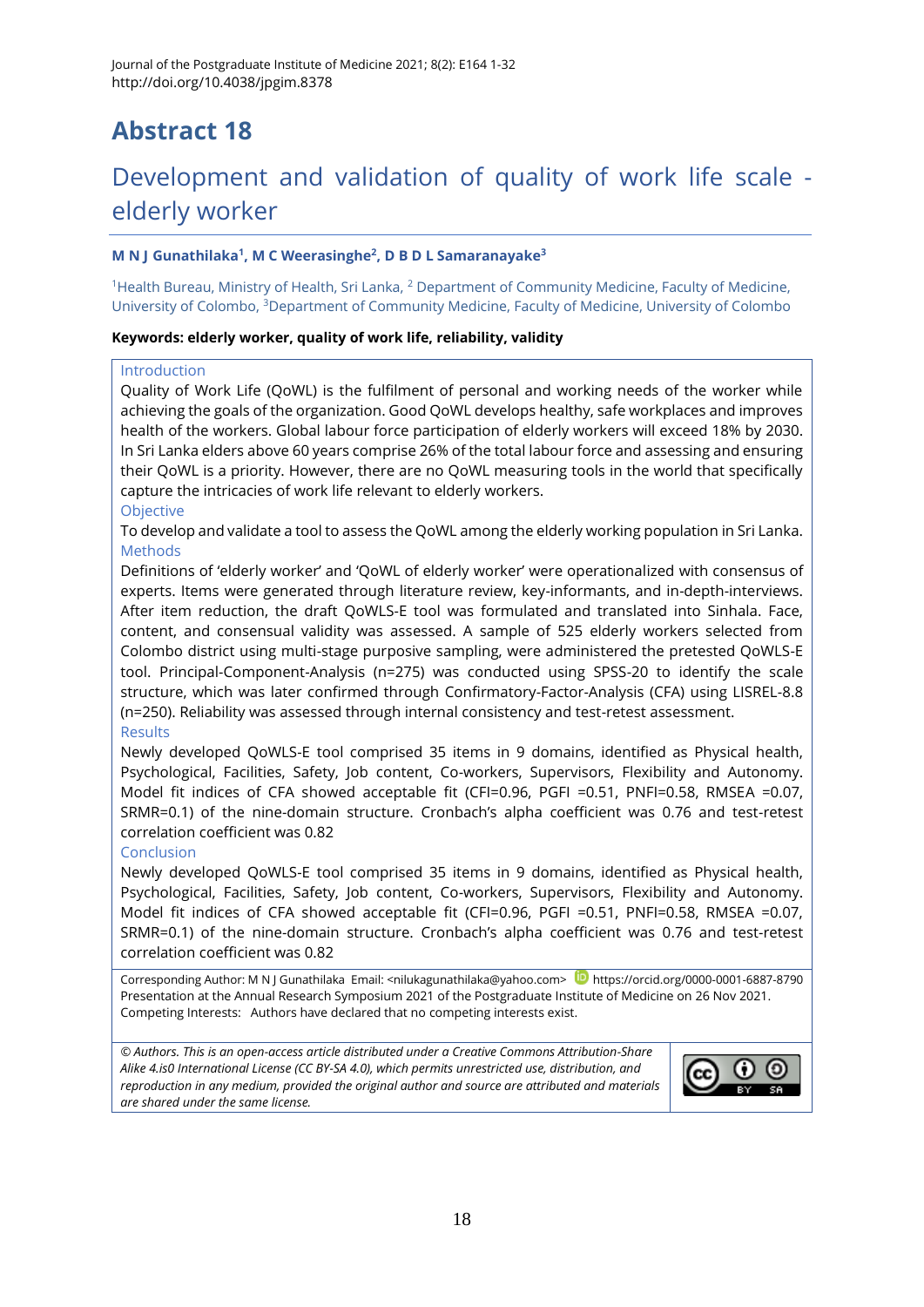Risk factors affecting primary subfertility and preferred treatment options among women seeking treatment at subfertility clinics in teaching hospitals in the Colombo **District** 

#### **E C H Perera<sup>1</sup> , C Dematapitiya<sup>2</sup> , M N T Perera<sup>3</sup> , S Goonewardena<sup>4</sup>**

<sup>1</sup>Provincial Directorate of Health Services-Western Province, <sup>2</sup>National Hospital of Sri Lanka, <sup>3</sup>Colombo South Teaching Hospital, <sup>4</sup>Faculty of Medical Sciences, University of Sri Jayawardenapura

#### **Keywords: subfertility, risk factors, treatment options**

#### Introduction

Subfertility is a condition trending as a public health issue on a global scale including in Sri Lanka. Hence knowing the significant risk factors affecting subfertility and treatment preferences are important.

#### Objective

To determine the risk factors affecting primary subfertility and the preferred treatment options among women seeking treatment at subfertility clinics in teaching hospitals in the Colombo district. **Methods** 

An unmatched hospital clinic-based case control study was carried out including 114 cases with primary subfertility and 228 primi-mothers in the first trimester as controls chosen using a systematic sampling technique. An interviewer-administered questionnaire including validated tools to assess diet, physical activity and level of stress were used. Data analysis evaluated odds ratios and statistical significance using chi square and independent sample t tests followed by logistic regression analysis. Significance was taken as p <0.05.

#### Results

Mean(SD) age among cases and controls were 32.35(0.539) and 28.27(0.38) respectively. Statistically significant socio-demographics factors were age more than 35years and been employed. Significant biological factors were prolonged duration of marriage, duration of subfertility and prior abdominal surgery. Significant lifestyle factors included a low protein, fat, and fiber diet, low & moderate physical activity, abnormal BMI (< 18.5 or > 25kg/m2), waist circumference > 80cm and increase total and visceral body fat. Multivariate regression analysis showed age more than 35 years (adjusted OR=3.3;95% CI=1.72–6.34,p<0.05), been employed (adjusted OR=2.38; 95% CI=1.36–4.16,p=0.002) and prior abdominal surgery (adjusted OR=3.45;95% CI=1.71–6.95,p=0.001) were significant risk factors for subfertility. Most preferred treatment option was ovulation induction (53.5%). Socioeconomic factors had no significant association with the preference of treatment. Conclusion

Factors affecting subfertility in our context is contrary to those of some societies (high fat/calorie diet, vigorous physical activities), needs to be addressed in a holistic manner using the life-cycle approach.

Corresponding Author: E C H Perera Email: <[c hiara.himshi@gmail.com](mailto:hiara.himshi@gmail.com) > D <https://orcid.org/0000-0003-0151-0857> Presentation at the Annual Research Symposium 2021 of the Postgraduate Institute of Medicine on 26 Nov 2021. Competing Interests: Authors have declared that no competing interests exist.

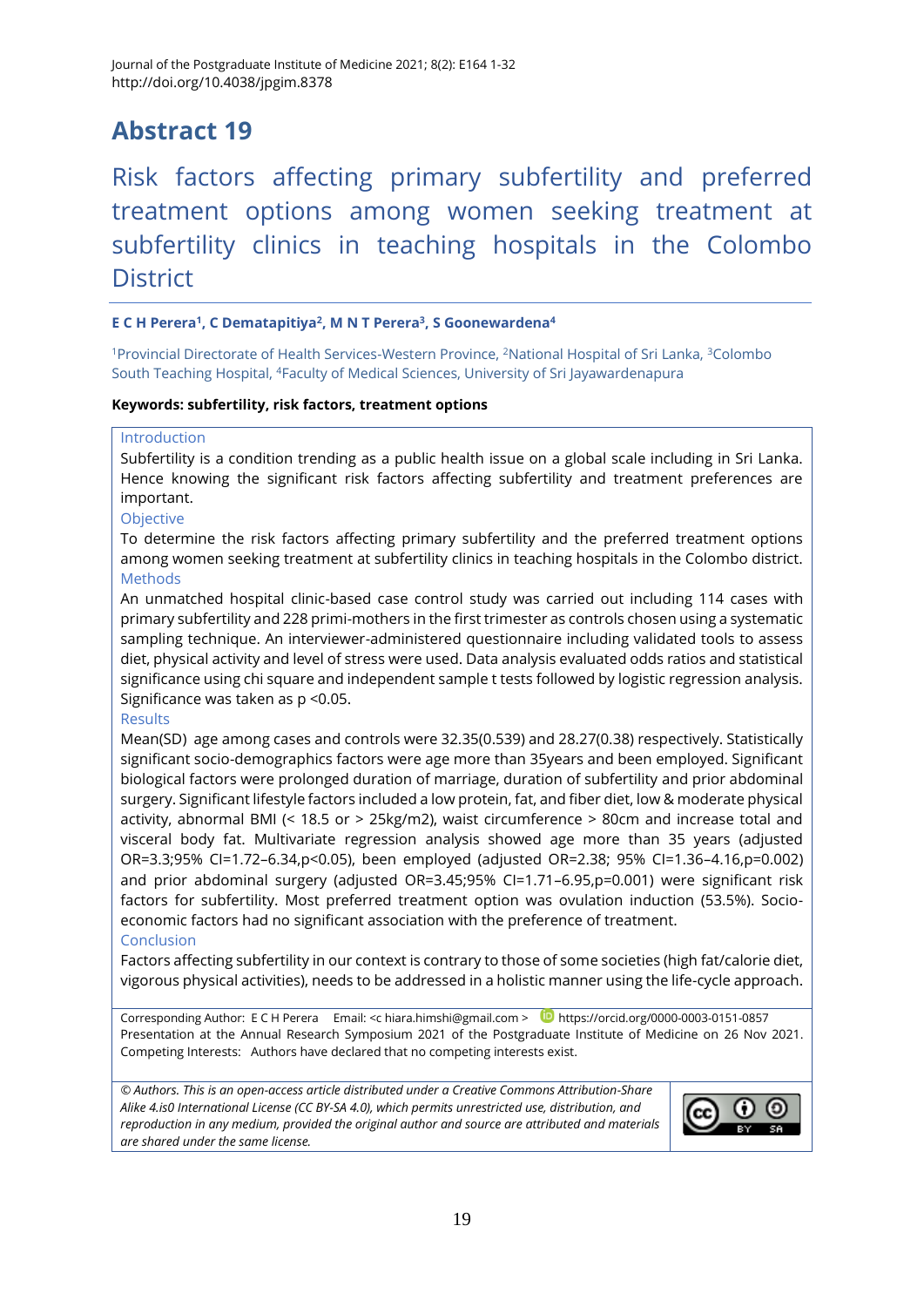### Tuberculosis deaths in Colombo district, 2020 and their associated factors

#### **N H S Nadeeka, N De Silva, S V Rajasinghe, N Nazeer, O B W Rajapaksha, N Pallewatta**

#### National Programme for Tuberculosis Control and Chest Diseases, Ministry of Health

#### **Keywords: associated factors, continuation phase, death, intensive phase, tuberculosis**

#### Introduction

Tuberculosis (TB) had been the second commonest communicable disease before the Covid 19 pandemic and the commonest course of death from a single infectious agent in Sri Lanka. Tuberculosis death is defined as a death of a patient while on treatment or before stating the treatment of tuberculosis. Colombo district is having the largest burden of TB cases as well as the TB deaths. Identifying associated factors for TB deaths are important in disease control. Objective

Aim of this study was to analyse the TB deaths in Colombo district which occurred in 2020 and identify the associated factors of TB deaths.

#### Methods

We analysed all the TB deaths reported in the Colombo district, during the year 2020. The information of the deaths was obtained from the Central Chest Clinic Colombo. The demographic factors and comorbidities of the deceased persons are summarized as percentages. Associated factors were analysed through the survival analysis and presented with the p value.

#### **Results**

Total number of deaths in 2020 was 123. Out of them 80 (65%) were males and 43 (35%) were females. Mean, median and mode ages of deceased persons were 61.6, 62, and 62 years respectively. Among them, proportion of having diabetes, hypertension, chronic lung diseases and chronic renal diseases were 36.6%, 26%, 13. % and 12.2% respectively. Mean, median and mode time from the diagnosis of TB to death are 10, 7 and 1 week respectively. Of them 49.6% had died during intensive phase (IP) while 48% died during continuation phase (CP). Mean time periods from diagnosis to death were 0.8 months in IP and 4 months in CP and this difference was found to be significant in survival analysis (p< 0.001). Comorbidities or age of patients were not significantly associated with time to death.

#### Conclusion

Patients who presented late had died early and it is important to increase the public awareness about TB.

Corresponding Author: N H S Nadeeka Email: [< sajaninadeeka@yahoo.com](mailto:sajaninadeeka@yahoo.com) > D <https://orcid.org/0000-0003-1201-3514> Presentation at the Annual Research Symposium 2021 of the Postgraduate Institute of Medicine on 26 Nov 2021. Competing Interests: Authors have declared that no competing interests exist.

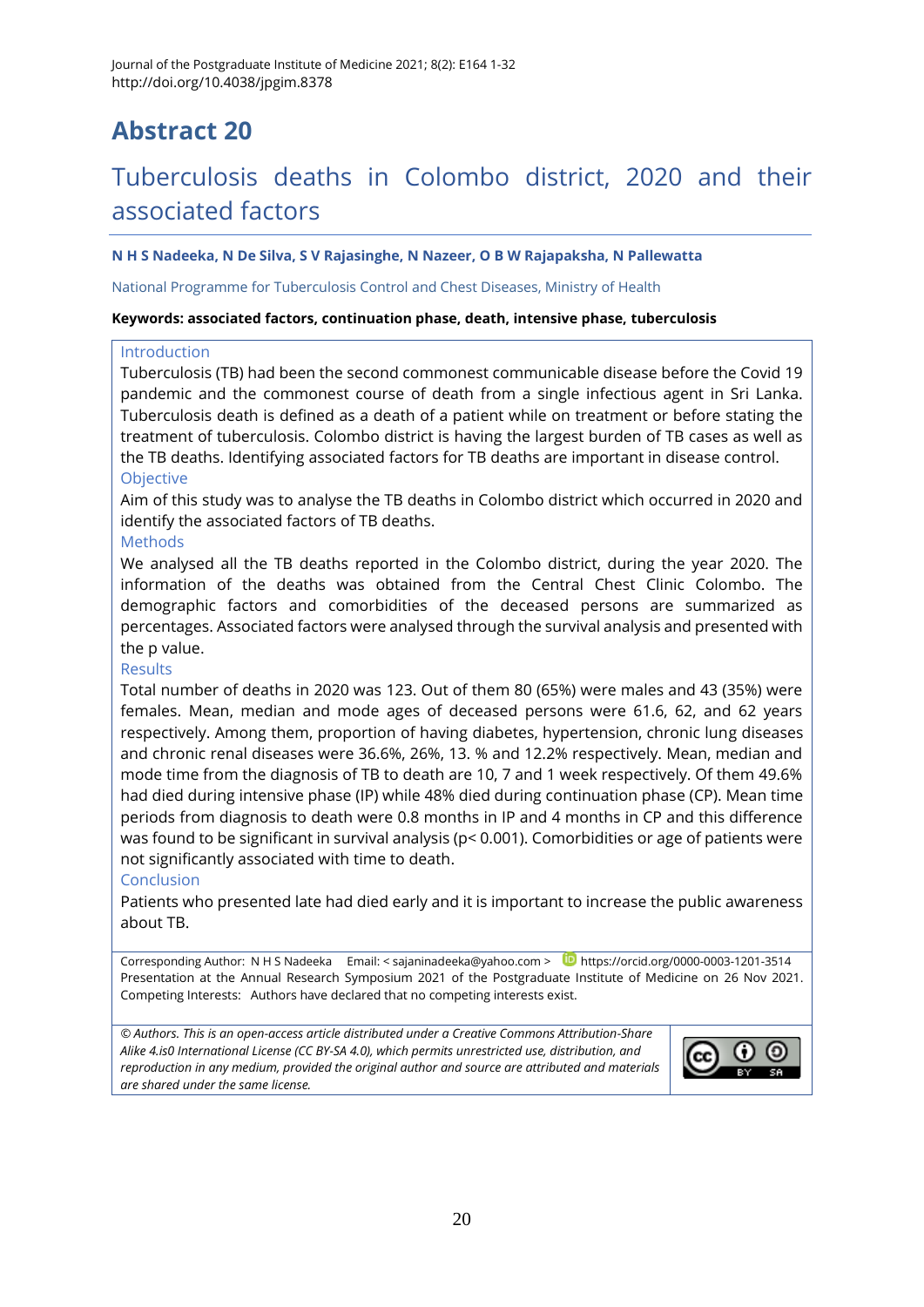### The prevalence of work stress and its associated factors among field public health midwives in Matara district

#### **A H N Maduranga<sup>1</sup> , M P P U Chulasiri<sup>2</sup>**

#### 1,2Anti Malaria Campaign

#### **Keywords: general health, organizational factors, public health midwives, work stress**

#### Introduction

Occupational stress is affected by various individual and organizational factors. Health staff including field public heath midwives is at greater risk of facing these stressors due to their work conditions. Their job role has increased in capacity and the workload in recent past and work under stressful work environment.

#### **Objective**

To assess the prevalence of work stress and its associated factors among field public health midwives in Matara district.

#### **Methods**

A descriptive cross-sectional study was carried out among 244 PHMs in all 17 MOH areas Matara district. This study was conducted before the Covid pandemic. An interviewer administered questionnaire consisted of socio-demographic characteristics and a work stress questionnaire (WSQ).

#### Results

Rate of participation is 94.5%. Majority (56%) of them were 41years old or more and 73% were having more than 10 years of service period in ministry of health. Overall, 15.6% (CI=11.1-20.5) midwives were having work stress. Prevalence of stress is highest among the midwives who had only Advanced level qualification (62.3%, 95 % CI 62.3-74.2). There was a significant increase in prevalence of stress among 51 to 60-year-old category (31.1%). Stress is lowest among midwives whose income is lowest (Rs.15000-25000) (0.8%) and whose economy level is week (2.9%, 95% CI 0.8-5.3). There is a significant association between low level of education, low level of income, married midwives and poor general health with the presence of higher stress among PHMM  $(x2=14.57, df=2, p=0.001, x2 = 12.07, df=1, p=0.005, x2 = 35.08, df=2, p<0.1, x2 = 11.71, df=4,$ p=0.02).

#### Conclusion

Considerable number of field Midwives in Matara district were having work stress and more stress presents with younger age groups. Association between Low level of education and low level of income with stress is significant. More effort should be put to reduce stress levels in field midwives.

Corresponding Author: A H N Maduranga Email: < [nalinma@gmail.com](mailto:nalinma@gmail.com) > **D** [https://orcid.org/0000-0002-1419-](https://orcid.org/0000-0002-1419-8842) [8842](https://orcid.org/0000-0002-1419-8842)

Presentation at the Annual Research Symposium 2021 of the Postgraduate Institute of Medicine on 26 Nov 2021. Competing Interests: Authors have declared that no competing interests exist.

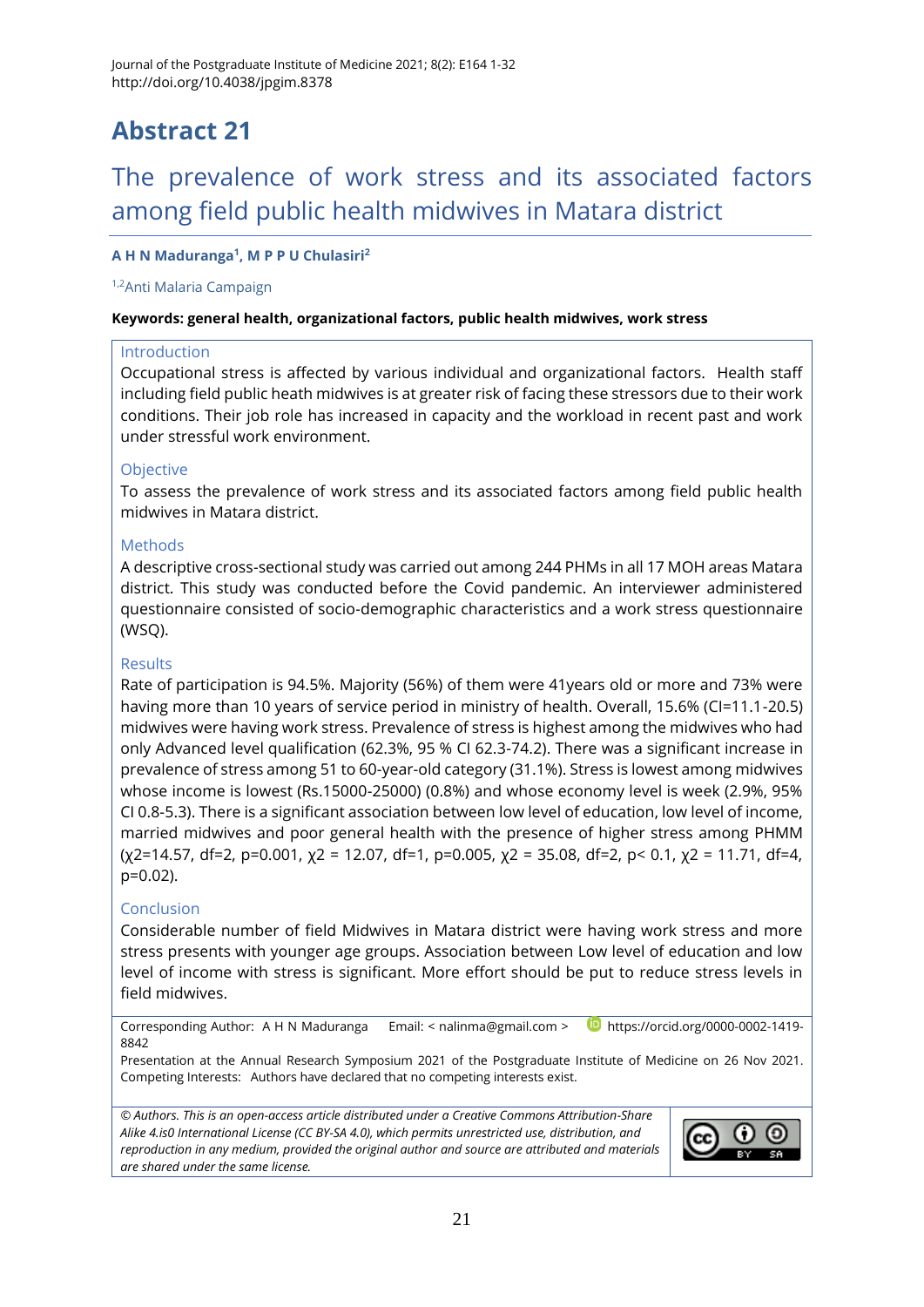### Tobacco smoking behaviours and the extent of brief intervention in rural primary care settings in Puttalam district

#### **A A K Jayanath<sup>1</sup> , T S P Samaranayake<sup>2</sup> , T M Ambagahage<sup>3</sup>**

<sup>1</sup>Ministry of Health, <sup>2</sup>Department of Family Medicine, Faculty of Medical Sciences, University of Sri Jayawardanapura, <sup>3</sup> Public Health, Ministry of Health

#### **Keywords: brief intervention, primary care, smoking-cessation, tobacco smoking**

#### Introduction

Tobacco smoking increases the risk of many diseases. Primary care providers can help the smoking cessation process.

#### Objective

To assess the smoking behaviour, related factors, and extent of brief interventions among adult males presenting to rural primary care settings.

#### Methods

Descriptive cross-sectional study was conducted in 6 rural primary care centers in state and private sector; 40 participants per center; aged ≥18 was recruited using systematic sampling to achieve the sample of 240. Interviewer-administered questionnaire from Global Adult Tobacco Survey was used.

#### Results

Out of 240 datasheets, 3 discarded and 237 used for analysis. Of them, 16% (n=37) were current smokers (5% daily-smokers); 26% were former smokers; 58% had never smoked. Majority commenced daily smoking during 15-24years (mean 21). 81% current smokers used manufactured cigarettes. Current daily smokers smoked mean 5 pack-years and, were low (50%) and low to moderate nicotine dependent. 31% of smokers (n=73) quitted during last year. Of them, family doctor checked for smoking from 34% and advised 55% to quit whereas other health care providers checked from 36% and advised 67% to quit. 60% of current smokers tried smoking-cessation during last year, of them, 68% maintained last cessation for 1-6 months; 18% attended counselling or cessation clinics; 5% tried nicotine replacement; 27% switched to smokeless tobacco and the rest did not follow any methods. 57% of current smokers intended to quit within next month. Information on media and cigarette packages influenced 80% to think of cessation. >90% of participants were aware of ≥2 serious illnesses caused by smoking. Conclusion

Approximately, 1/6 participants were current smokers; 15 to 24 was the vulnerable age to start smoking; majority was willing to quit within the next month. Family physicians' role on brief intervention seemed inadequate compared to other health care providers. Use of supportive services to manage smoking were lacking in the community.

Corresponding Author: A A K Jayanath Email: [<kap.jayanath@gmail.com>](mailto:kap.jayanath@gmail.com) D<https://orcid.org/0000-0003-2923-1294> Presentation at the Annual Research Symposium 2021 of the Postgraduate Institute of Medicine on 26 Nov 2021. Competing Interests: Authors have declared that no competing interests exist.

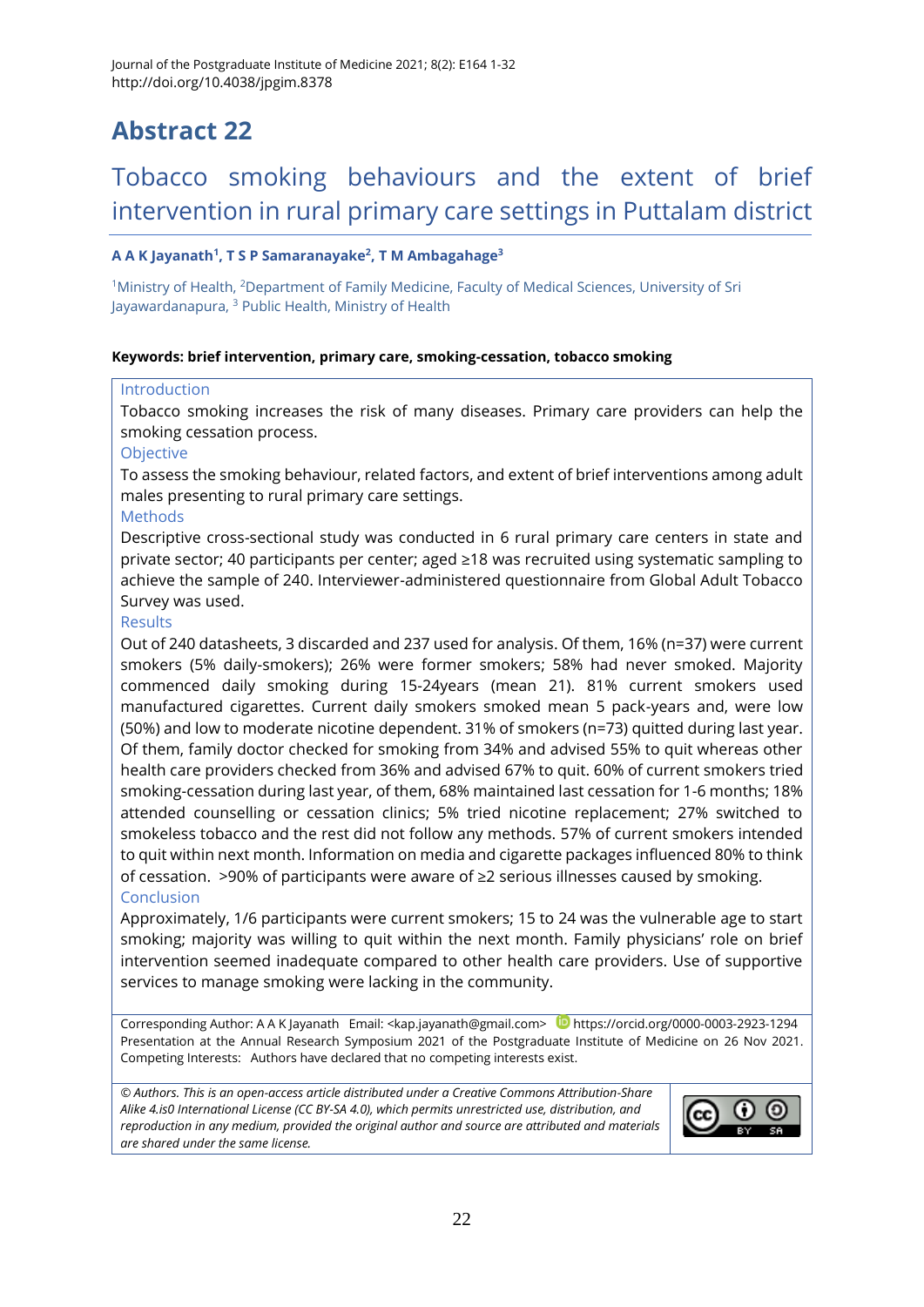### Assessment of patient satisfaction on provision of services at COVID 19 intermediate care centers during 3rd Wave in Sri Lanka

#### **G H S Fernando<sup>1</sup> , B A H M Gunasena<sup>2</sup> , D Chandrasiri<sup>3</sup> , S S K Hewamanna<sup>4</sup> , L Pannipitiya<sup>5</sup>**

<sup>1</sup>Medical Superintendent, Base Hospital Udugama, <sup>2</sup>Deputy provincial Director of Health services, Uva, <sup>3</sup>Registrar- Medical Administration, <sup>4</sup>Registrar- Medical Administration, <sup>5</sup>Deputy Director General Medical Service I

#### **Keywords: COVID 19, health, intermediate care center**

#### Introduction

In 3rd wave from 15.04.2021 - 31.05.2021 the COVID 19 patient were suddenly increased compared to 1st and 2nd wave due to high infectivity of delta variant. Hospital capacity was unable to accommodate all the patient since only 7500 patient beds were allocated for COVID 19 patient within government Hospital. Therefore, capacity of intermediate care centers was increased to 154 centers to accommodate 30074 COVID 19 positive asymptomatic and mild symptomatic patient. All the facilities including meals and transport were provided by the government throughout the treating period. Therefore, this audit was conducted by the ministry of health to assess the patient satisfaction to improve the health care service.

#### **Objective**

The objective of this audit is to assess the Patient satisfaction on health care service given at COVID 19 intermediate care centers during 3rd wave to improve the service

#### **Methods**

Descriptive cross-sectional study. Four hundred nineteen patients treated at ICCs were selected randomly representing all district. Patient were interviewed by researcher through telephone using questioner developed at Google form. Excel sheet was developed automatically, and it was analysed to find the result.

#### **Results**

From all the patient 53% were male and rest of the 47 were female. Majority were 30 to 60 age group (88%) and rest were above 60 years. Thirty-three percent of them were asymptomatic and most of the patient were suffering from mild cough, cold and fever, headache, and muscle pain. More than 90% of patient were satisfied on non-health services like meals, cleanliness, and toilets facilities. More than 75% of patients were satisfied on the medical care given by doctors, Nursing officers and health care assistance.

#### Conclusion

Majority of the patient were satisfied on the health care service given at ICCs. It is recommended to conduct the supervision by the higher authority to further increase the health care services.

Corresponding Author: G H S Fernando Email: [< ghsfernando@gmail.com](mailto:ghsfernando@gmail.com) > D <https://orcid.org/0000-0001-7356-6257> Presentation at the Annual Research Symposium 2021 of the Postgraduate Institute of Medicine on 26 Nov 2021. Competing Interests: Authors have declared that no competing interests exist.

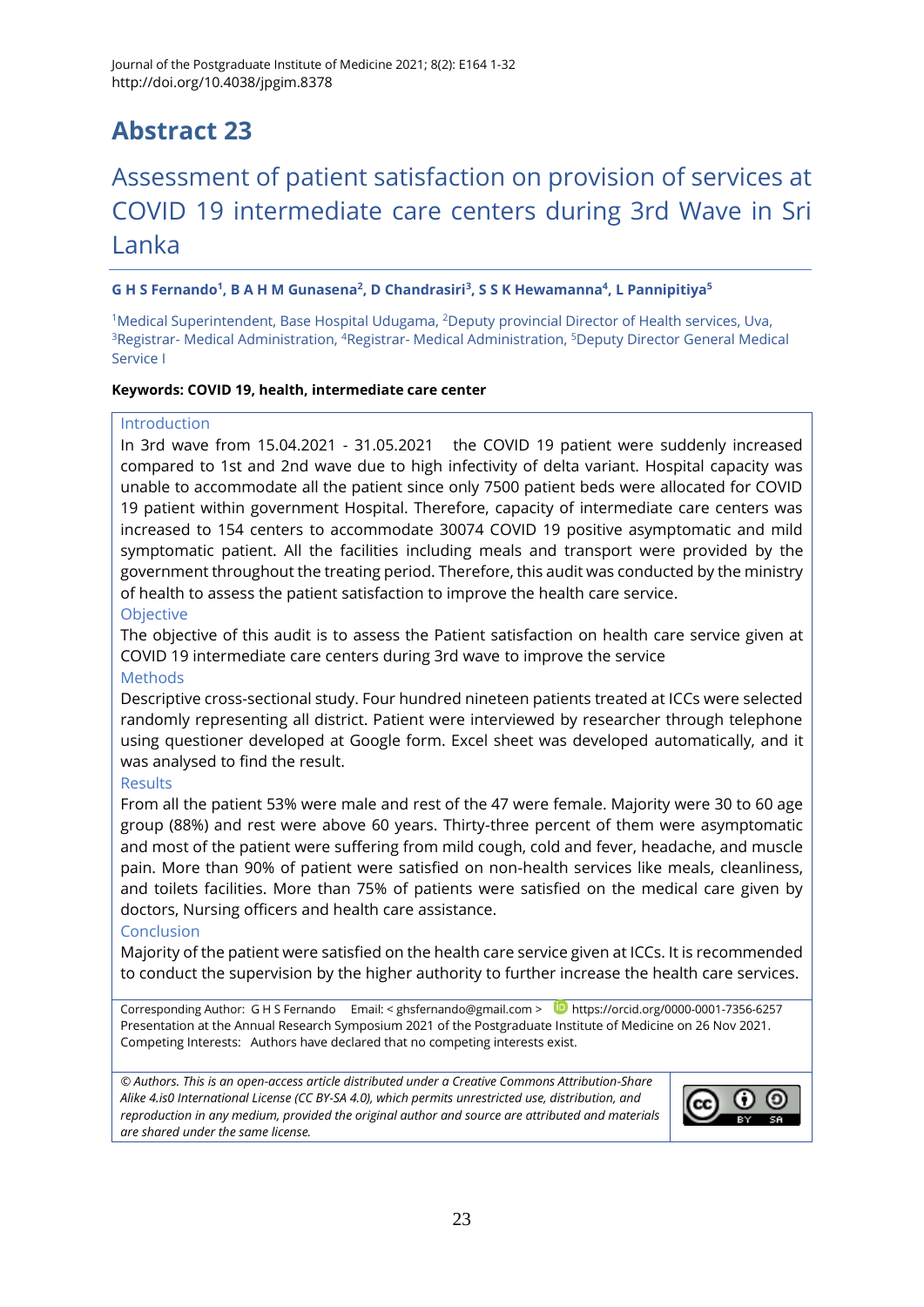### Assessment of preparedness of the health sector for an outbreak of malaria in Sri Lanka

#### **B A M P Bulathsinghe<sup>1</sup> , P Chulasiri<sup>2</sup>**

<sup>1</sup>Disaster Preparedness and Response Division, Ministry of Health Sri Lanka, <sup>2</sup>Anti Malaria Campaign

#### **Keywords: health sector, malaria, outbreak, preparedness**

#### Introduction

Sri Lanka is in the prevention of reintroduction phase following elimination of malaria in 2016. However, annually around 50 imported malaria cases are being recorded. In the current phase, even one locally acquired case of malaria of any species is defined as an outbreak. Until global eradication is achieved, health sector should be more vigilant of the disease.

#### **Objective**

The aim of the study was to assess the preparedness of the health sector for an outbreak of malaria.

#### **Methods**

A descriptive cross-sectional study was conducted at four hospitals in Badulla district, Regional Malaria Office and Anti Malaria Campaign from March 2021 to assess the preparedness for malaria outbreak. Self-administered questionnaire and checklists were used to collect data from 303 Medical Officers and the staff of malaria program. Checklists were designed based on the nine key components of preparedness as given in the National Strategic Plan for malaria in Sri Lanka 2018-2022.

#### Results

Majority of the responders were Medical Officers/ Senior House Officers (n=180, 59.4%) and 229 (75.6%) had no experience in treating malaria. Most (n=212, 70.0%) did not have prior training on malaria and 59.7% (n=181) did not consider malaria as differential diagnosis in febrile patients. Majority had poor knowledge on malaria (n=170, 56.1%). A significant association observed between the knowledge on malaria and their training (χ2=18.967, df=1, p=0.001). Overall preparedness of hospital sector and Regional Malaria office of Badulla were unsatisfactory, Anti Malaria Campaign headquarters had a satisfactory preparedness.

#### Conclusion

This study demonstrated considerable gaps in preparedness in hospitals and malaria control program in district level. Proper training of Medical Officers and adequate buffer stocks maintenance of anti-malarial drugs along with proper infrastructure is recommended.

Corresponding Author: B A M P Bulathsinghe Email: [< maushib@gmail.com](mailto:maushib@gmail.com) > D <https://orcid.org/0000-0001-5610-5715> Presentation at the Annual Research Symposium 2021 of the Postgraduate Institute of Medicine on 26 Nov 2021. Competing Interests: Authors have declared that no competing interests exist.

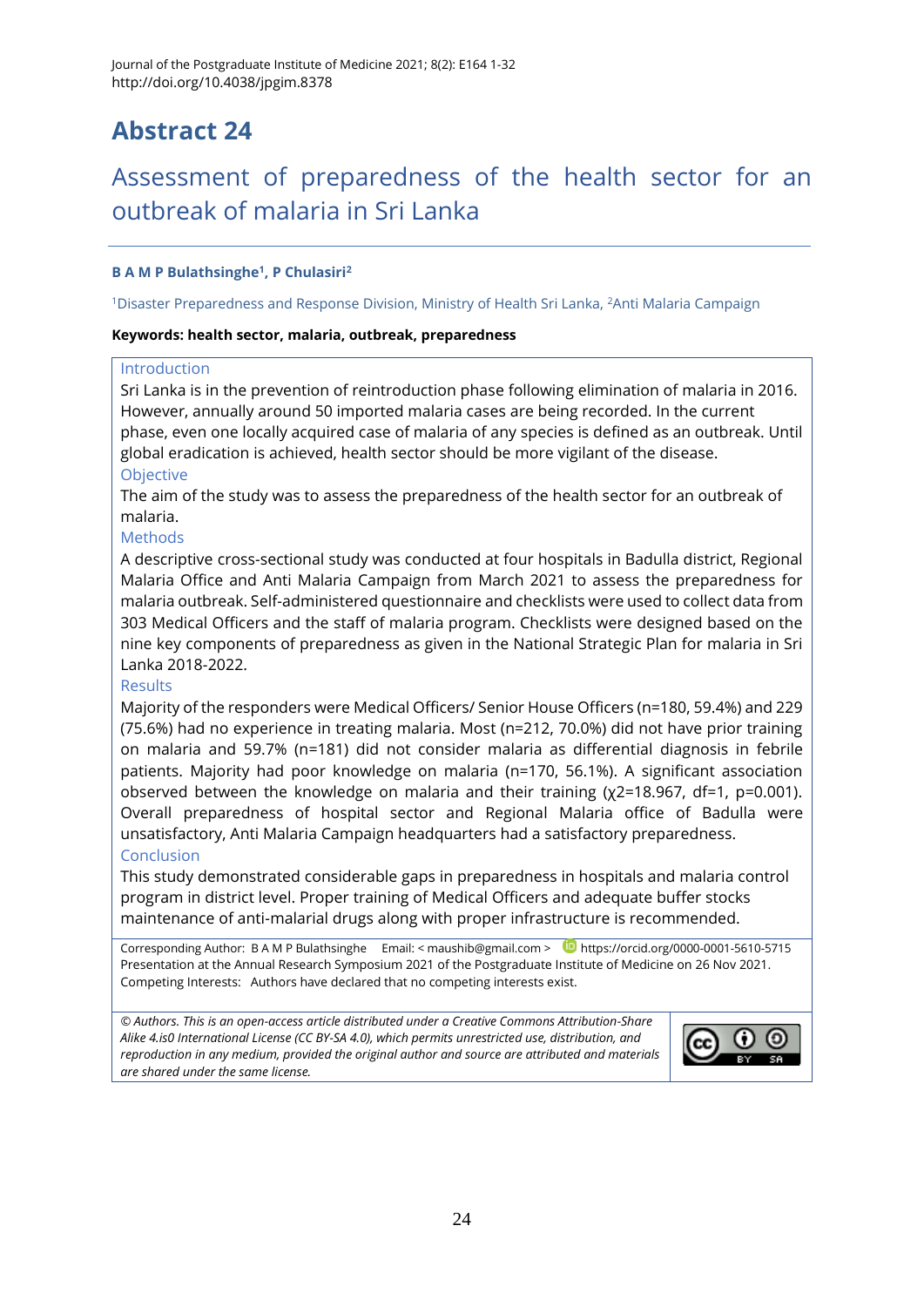### Variation of serum trace element levels in patients with hypertension, acute coronary syndrome, and heart failure – A hospital-based cohort study in Sri Lanka

#### **U Ralapanawa<sup>1</sup> , M K T C Jayatissa<sup>1</sup> , R Chandrajith<sup>2</sup> , P Karunathilake<sup>1</sup>**

<sup>1</sup>Department of Medicine, Faculty of Medicine, University of Peradeniya, Sri Lanka, <sup>2</sup>Department of Geology, Faculty of Science, University of Peradeniya, Sri Lanka

#### **Keywords: acute coronary syndrome, cardiovascular diseases, elements, heart failure, hypertension**

#### Introduction

Cardiovascular diseases (CVDs) contribute to significant mortality and morbidity where serum elements can affect their pathogenesis.

#### Objective

This study aims to identify the variation of trace elements on CVDs, including hypertension (HTN), acute coronary syndrome (ACS), and heart failure (HF).

#### **Methods**

We did a case-control study at the Teaching Hospital, Peradeniya, from January 2017 to August 2017. A trained interviewer was used to collect the patient information and the blood samples; analysis was carried out at the Geochemical Laboratory, Faculty of Science, the University of Peradeniya using Inductively Coupled Plasma Mass Spectrometry.

#### Results

Seventy-six individuals were included in the study consisting of 21 HTN, 11 ACS, 20 HF, and 24 controls. The mean age of the patients with HTN, ACS, HF, and the control group were 64.86±7.89, 63.09±11.91, 67.15±9.78, and 49.79±11.71, respectively. In HTN patients Mg, Cu, Cd, and Pb, showed a significantly high serum level and V, Cr, Mn, Fe, Ni, Zn, Sr, Ba, and Tl showed a significantly low serum level compared to the control group (p<0.050). In ACS patients Al, As, Cd, and Tl showed a significantly high serum level, and V, Mn, Fe, Zn, Rb, Sr, and Ba showed a significantly low serum level compared to the control group (p<0.050). In HF patients Al, As, Cd and Tl showed a significantly high serum level, and V, Mn, Zn, Sr, Ba, and Pb, showed a significantly low serum level compared to the control group (p<0.050). Multivariate apportionment of the elements using cluster analyses showed mutual solid clusters among elements, with the primary source being groundwater and food contaminants separately. Conclusion

This study concludes that elements in the human body show a heterogeneous variation throughout CVD. Further large-scale studies are vital to establishing the cause-and-effect relationship of these elements to CVD.

Corresponding Author: U Ralapanawa Email: < [udayapralapanawa@yahoo.com](mailto:udayapralapanawa@yahoo.com) > D <https://orcid.org/0000-0002-7416-7984> Presentation at the Annual Research Symposium 2021 of the Postgraduate Institute of Medicine on 26 Nov 2021. Competing Interests: Authors have declared that no competing interests exist.

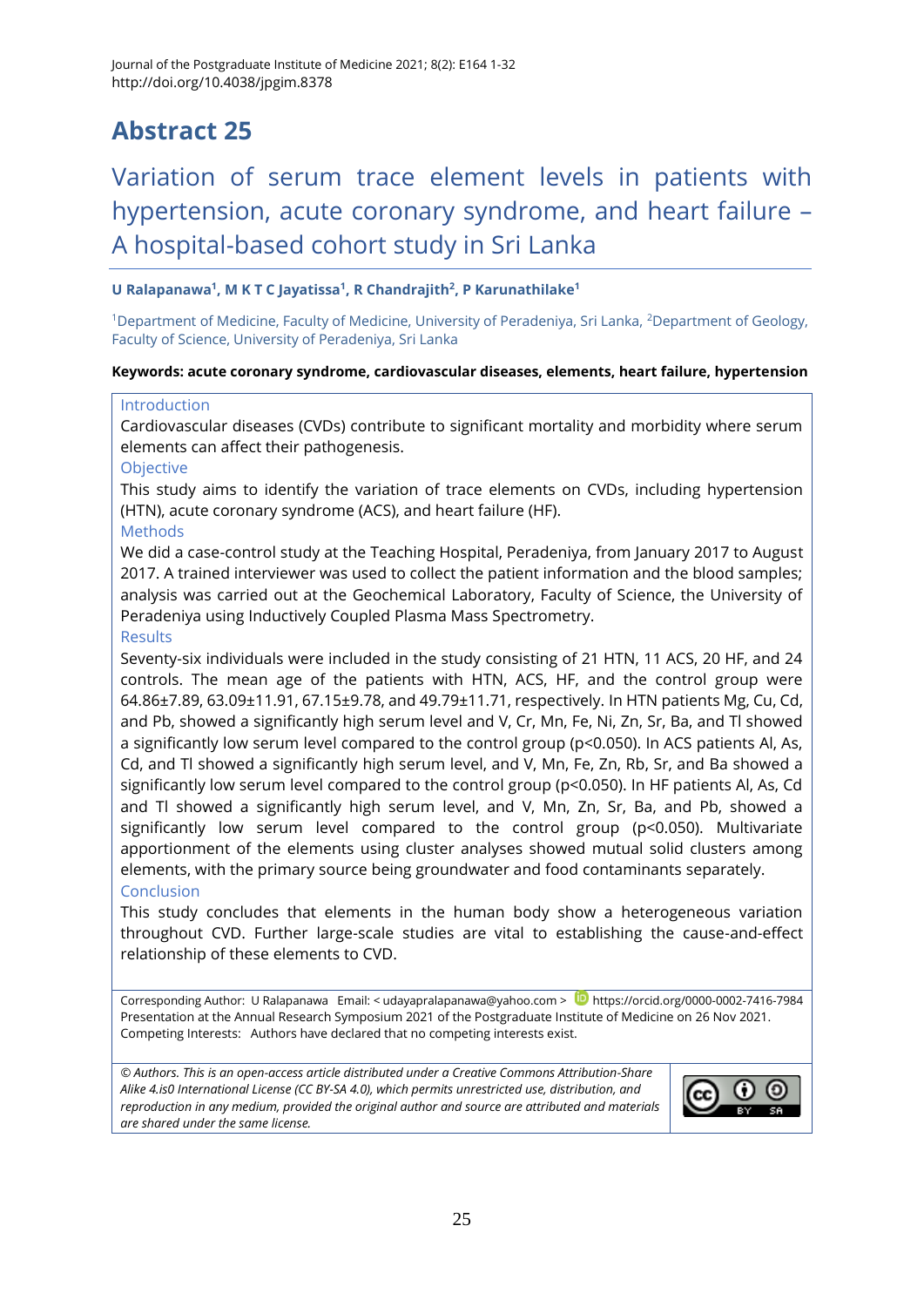Awareness and perspectives of government medical practitioners on primary health care reformation and institutional readiness for implementation in Colombo **District** 

#### **P H Wijenayake<sup>1</sup> , P D Koggalage<sup>2</sup> , V Nanayakkara<sup>3</sup> , N Samaruthilake<sup>4</sup> , U Sooriarachchi<sup>3</sup>**

<sup>1</sup>Ministry of Health, <sup>2</sup>Health Promotion Bureau, <sup>3</sup>Education Training and Research unit, <sup>4</sup>Base Hospital Bibila

#### **Keywords: awareness, institutional readiness, medical practitioners, primary health care reformation**

#### Introduction

Sri Lanka provides primary health care (PHC) through preventive and curative arms. Medical Officers of Health covering defined areas that coincide with the politico-administrative divisions provide preventive care. An extensive network of Divisional Hospitals, and OPDs of secondary and tertiary care institutions which are not confined to specific administrative divisions provide curative care. The private sector contributes mainly for curative care. Underutilization of Primary Medical care institutions (PMCI) and overcrowding of secondary and tertiary care institutes are the results of bypassing and non-unavailability of a proper referral system. The concept of "family doctor" and the "shared care cluster" are the key elements of the PHC reformation.

#### **Objective**

To assess the level of awareness and perspectives of the government medical practitioners towards the PHC reformation and describe the level of readiness to implement the principles of PHC in selected PMCIs in Colombo district.

#### **Methods**

Awareness and perspectives of the Medical Practitioners were assessed cross-sectionally using a self-administered questionnaire among 281 Medical Practitioners who were working full time for > one year in the selected PMCIs in Colombo district. Readiness was assessed by conducting in-depth interviews with a minimum of five from Medical Practitioners, Nursing staff, Paramedical officers, and minor staff of the above institutions using an interviewer guide. Facility survey was conducted using a checklist.

#### **Results**

Majority had poor awareness (scored<40%) on how PHC improves NCD care. However, their perspectives towards the PHC reformations were positive (scored>4). Institutional readiness in relation to infrastructure, laboratory facilities, availability of essential drugs and manpower were inadequate.

#### Conclusion

To achieve the expected outcome the level of awareness of Medical Practitioners as key role players needs to be enhanced and physical resources should be strengthened.

Corresponding Author: P H Wijenayake Email: [< pwijenayake89@yahoo.com](mailto:pwijenayake89@yahoo.com) > D <https://orcid.org/0000-0001-7108-772X> Presentation at the Annual Research Symposium 2021 of the Postgraduate Institute of Medicine on 26 Nov 2021. Competing Interests: Authors have declared that no competing interests exist.

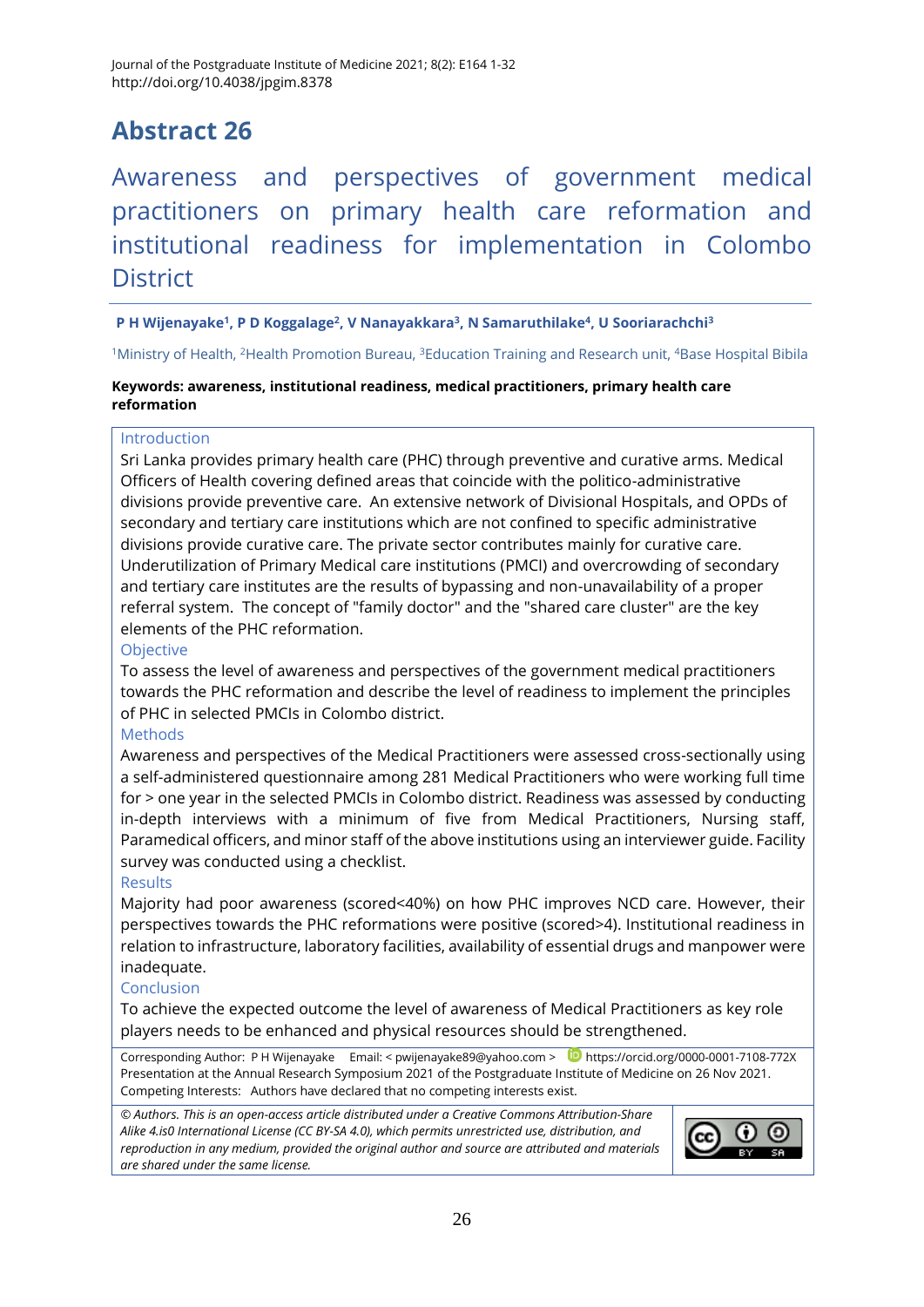Effect of COVID-19 on the economy of tea plantation owners in Balangoda, Sri Lanka and its association with the prevalence of chronic and acute diseases during lockdown and access to healthcare services

**L Dharmalingam, C M C S Chandrasekera, A V S Pramodya,V P Gamage,P K C H Fernando, S Prathapan**  Faculty of Medical Sciences, University of Sri Jayewardenepura

#### **Keywords: COVID-19, diseases, economy, health care services, lockdown, tea plantation**

#### **Introduction**

The COVID-19 pandemic has affected the economy of tea plantation sector and access to healthcare services for other diseases. Prevalence of acute and chronic diseases are affected by the economic status of patients and vice versa.

#### Objective

Describe the effect of COVID-19 on economy of tea plantation owners in Balangoda, Sri Lanka and its association with prevalence of diseases during lockdown and access to healthcare. **Methods** 

In this cross-sectional study, 85 tea plantation owners of Tea Estate Development Society in Sri Lanka, were selected using simple random sampling. Data was collected using a selfadministered questionnaire consisting of participant's sociodemographic information, effect of COVID-19 on economy, acute and chronic diseases, and the difficulties in accessing health care services during the lockdown. The effect on economy was classified as positive/negative, based on parameters of economy such as change in average monthly sales, income, expenses, market price and number of tea workers from March to August 2020 compared to 2019. **Results** 

#### Majority (n=47, 56.0%) had a positive effect on economy. Hypertension (n=12, 14.1%) and common cold (n=19, 22.4%) were the predominant diseases. Majority of those who developed common cold had a negative effect on economy due to COVID-19, with a statistical significance of p=0.015. Statistically significant association was also found between the presence of gastritis (p=0.040) and the negative effect of COVID-19 on economy. 76.9% (n=20) and 90.5% (n=19) with chronic and acute diseases respectively faced difficulties in accessing healthcare services in lockdown such as transport issues, unavailability of medicines, fear of contracting COVID-19 and inaccessibility of hospitals. Transport was the major problem in 57.7%(n=15) and 57.1% (n=12) of patients with chronic and acute diseases respectively. 60% (n=12) and 63.2% (n=12) of those with chronic and acute diseases respectively, who faced difficulties in accessing health care services during the lockdown had a statistically significant (p=0.032) negative effect on economy due to COVID-19.

#### Conclusion

Even though majority of those with diseases, who faced difficulties in accessing healthcare services had a poor effect on economy due to COVID-19, access to health care in terms of lockdowns should be made more operative. Restrictions should be imposed in such a way as to enable the tea owners to sustain their economy during the pandemic, to prevent development of acute diseases/ worsening of pre-existing chronic diseases.

Corresponding Author: L Dharmalingam Email: [<lishani1997@gmail.com>](mailto:lishani1997@gmail.com) D <https://orcid.org/0000-0001-6657-4910> Presentation at the Annual Research Symposium 2021 of the Postgraduate Institute of Medicine on 26 Nov 2021. Competing Interests: Authors have declared that no competing interests exist.

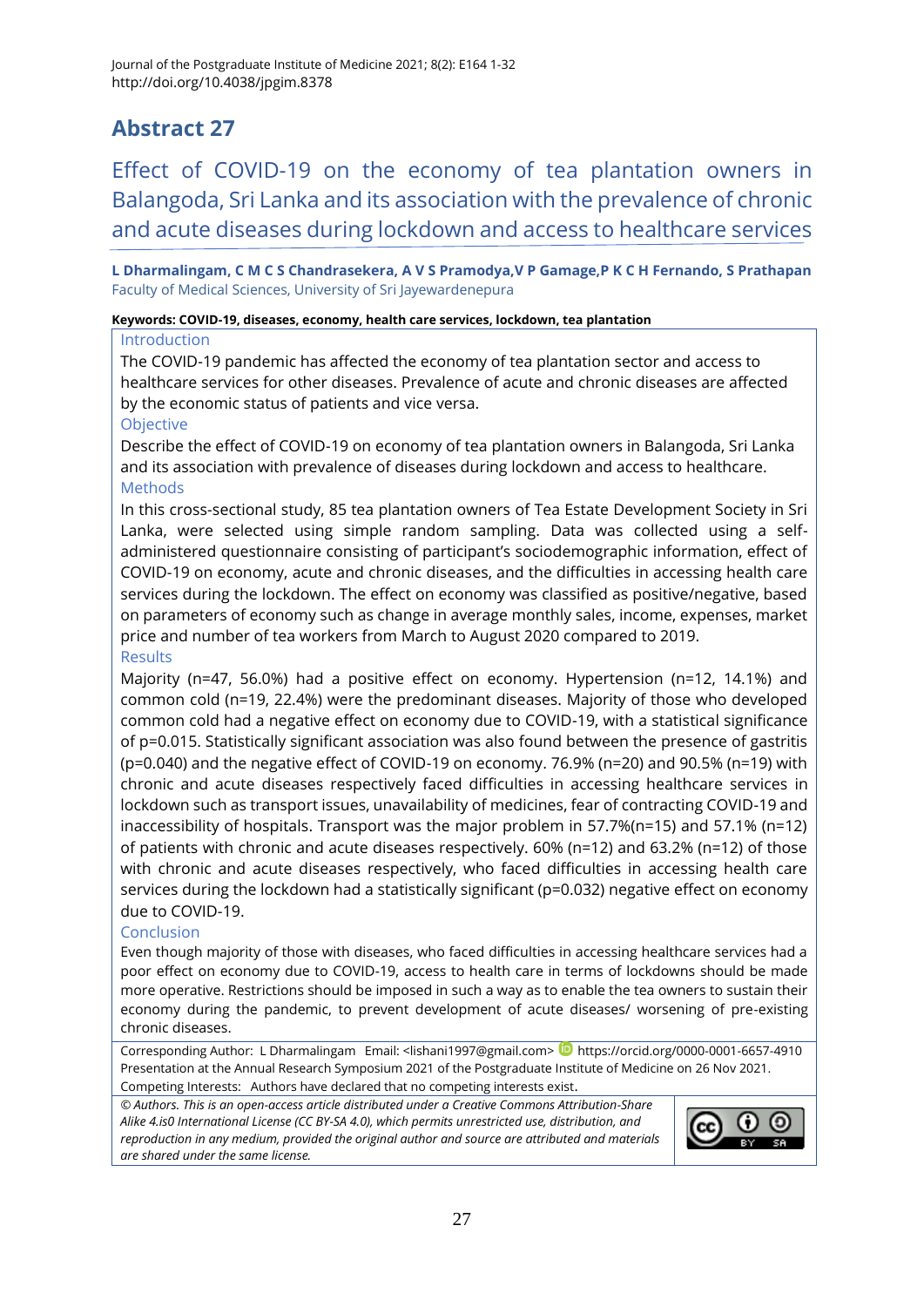### Do doctors exercise enough? prevalence of physical activity among doctors in two Teaching Hospitals, Sri Lanka.

#### **S K Ubhayasiri<sup>1</sup> , R M Wijesuriya<sup>2</sup>**

<sup>1</sup>Rheumatology and Rehabilitation Hospital, Ragama, <sup>2</sup>National Hospital, Colombo

#### **Keywords: doctors, physical activity**

#### Introduction

Physical inactivity is recognized as the fourth leading risk factor for mortality that leads to 3.2 million deaths globally and it is estimated that 31% of adults (men 28% and women 34%) are simply inactive. Doctors are the representatives of the core of the health care system. Their personal physical activity influences exercise counselling to patients.

#### **Objective**

Current study was undertaken to assess the prevalence and patterns of physical activity among doctors in Sri Lanka.

#### Methods

This cross-sectional study conducted at Teaching Hospitals Kandy and Kegalle involving 100 volunteering doctors. Data were collected using a semi-structured self-administered questionnaire. The adequacy of physical activity was determined according to WHO global recommendations. Data was analysed using SPSS Version-24.

#### **Results**

The response rate was 87% and mean age and the BMI of was 45 years and 24.2kg/m2 respectively. Males comprised of 50.5% and females 49.5% of the study population. Among the study participants, 9.19% were adequately physically active (males=100%, females=0%), 54.02% had inadequate physical activity levels (males=42.55%, females=57.45%) and 35.63% were physically inactive (males=48.39%, females=51.61%). Half (50%) of adequately physically active subjects belonged to the age group 41-50 years. The most common physical activities found were jogging (64.29%) and cycling (12.5%).

#### **Conclusion**

Most doctors evaluated were physically inactive with a female predominance. Possible barriers associated with this inactivity should be explored and professional environment should be tailored to promote desirable physical activity among Sri Lankan doctors.

Corresponding Author: S K Ubhayasiri Email: [<sasheelaubhayasiri@gmail.com>](mailto:sasheelaubhayasiri@gmail.com) D<https://orcid.org/0000-0001-8472-584X> Presentation at the Annual Research Symposium 2021 of the Postgraduate Institute of Medicine on 26 Nov 2021. 2021. Competing Interests: Authors have declared that no competing interests exist.

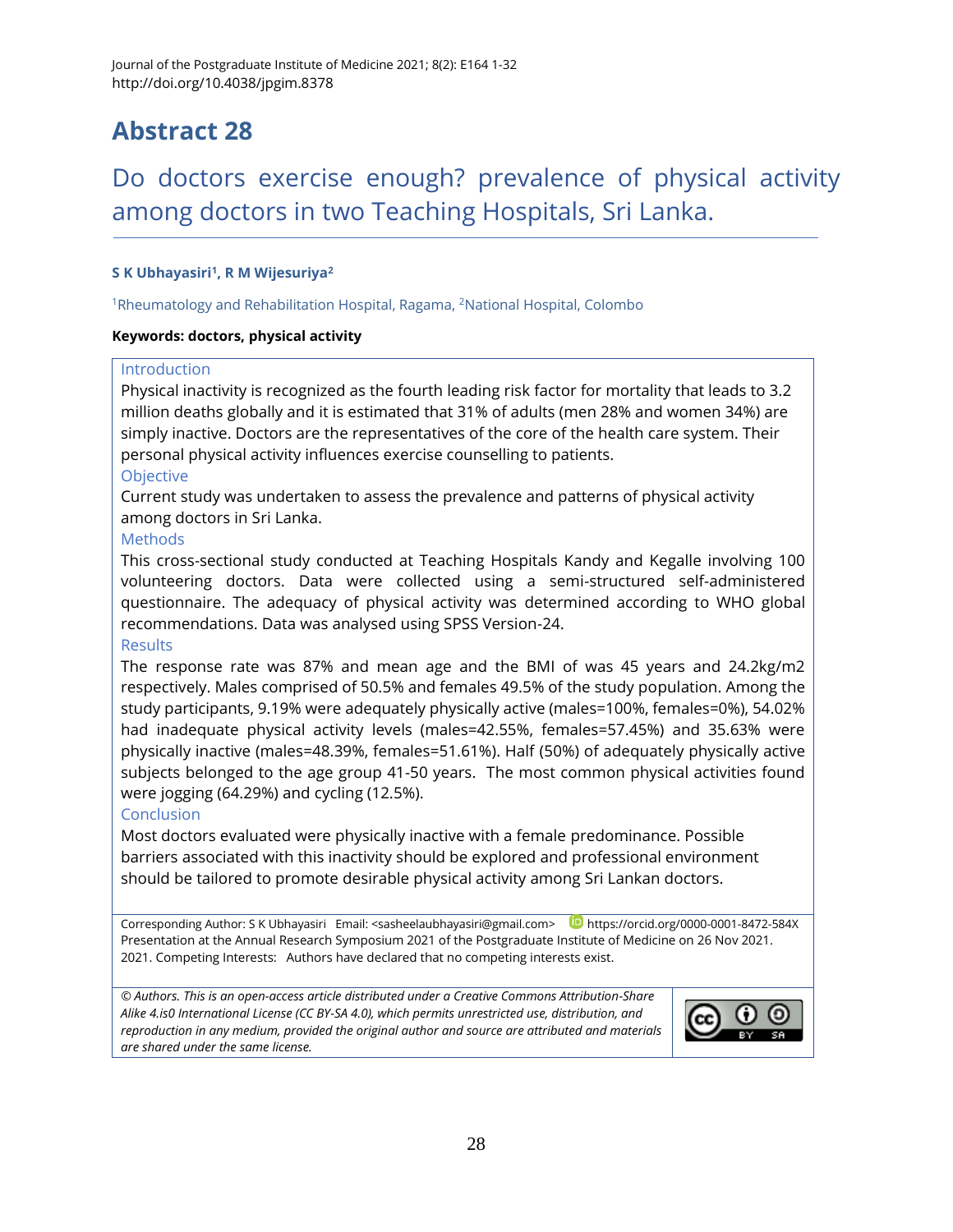### Nutritional status among under five children in Southern Province, Sri Lanka: evidence from the demographic and health surveys – 2016

#### **M P P U Chulasiri<sup>1</sup> , H Jeevatharan<sup>2</sup> , G Pragasan<sup>3</sup> , J H DS P Tissera<sup>4</sup>**

<sup>1</sup>Anti Malaria Campaign, <sup>2</sup>Ministry of Health, <sup>3</sup>Family Health Bureau, <sup>4</sup>Department of Statistics, University of Colombo

#### **Keywords: malnutrition, stunting, underweight, wasting**

#### Introduction

Child malnutrition is a critical public health concern, and it is one of the main reasons for the higher morbidity and mortality of children in developing countries like Sri Lanka. The causes of child malnutrition are numerous and multifaceted.

#### **Objective**

The objective of study was to investigate the nutritional status and to assess the factors associated with malnutrition in children under five years age in Southern Province of Sri Lanka. **Methods** 

Sample of 972 children aged 0–59 months in Southern province from the Demographic and Health Survey-2016, with complete anthropometric measurements were included in the study. The malnutrition among children under five years old were assessed using indicators, Stunting (low heightfor-age), Wasting (weight-for-height) and Underweight (weight-for-age) as proxy measures. Description of the sample by frequency tables and bar graphs were depicted. Bivariate and logistic regressions were used to examine the association between selected household, maternal-socio-demographic characteristics, fathers' characteristics, and child level variables and three indices of child nutritional status.

#### **Results**

The prevalence of stunting, wasting and underweight among under-five children in Southern province were 13.8%, 18.2% and 20.9% respectively. Presence of 2-3 children compared to have a single child is a risk factor while birth weight of the child more than 2500g is a protective factor for child being stunted. Children whose mothers Body Mass Index (BMI) between 18.5 to 24.9, BMI 25 to 29.9, BMI more than 30 kg/m2 are protective factors for wasting among under five children compared to the mother having BMI less than 18.5 kg/m2. Wealth index of the family being rich, mothers BMI between 25 to 29.9, birthweight more than 2500 grams are protective for children being underweight.

#### **Conclusion**

The study suggests that mother's low BMI level and birth weight should be focused more on preventing child malnutrition to reduce the burden of malnutrition.

Corresponding Author: M P P U Chulasiri Email: <[pubudu.chulasiri@gmail.com>](mailto:pubudu.chulasiri@gmail.com) D <https://orcid.org/0000-0003-2360-1047> Presentation at the Annual Research Symposium 2021 of the Postgraduate Institute of Medicine on 26 Nov 2021. Competing Interests: Authors have declared that no competing interests exist.

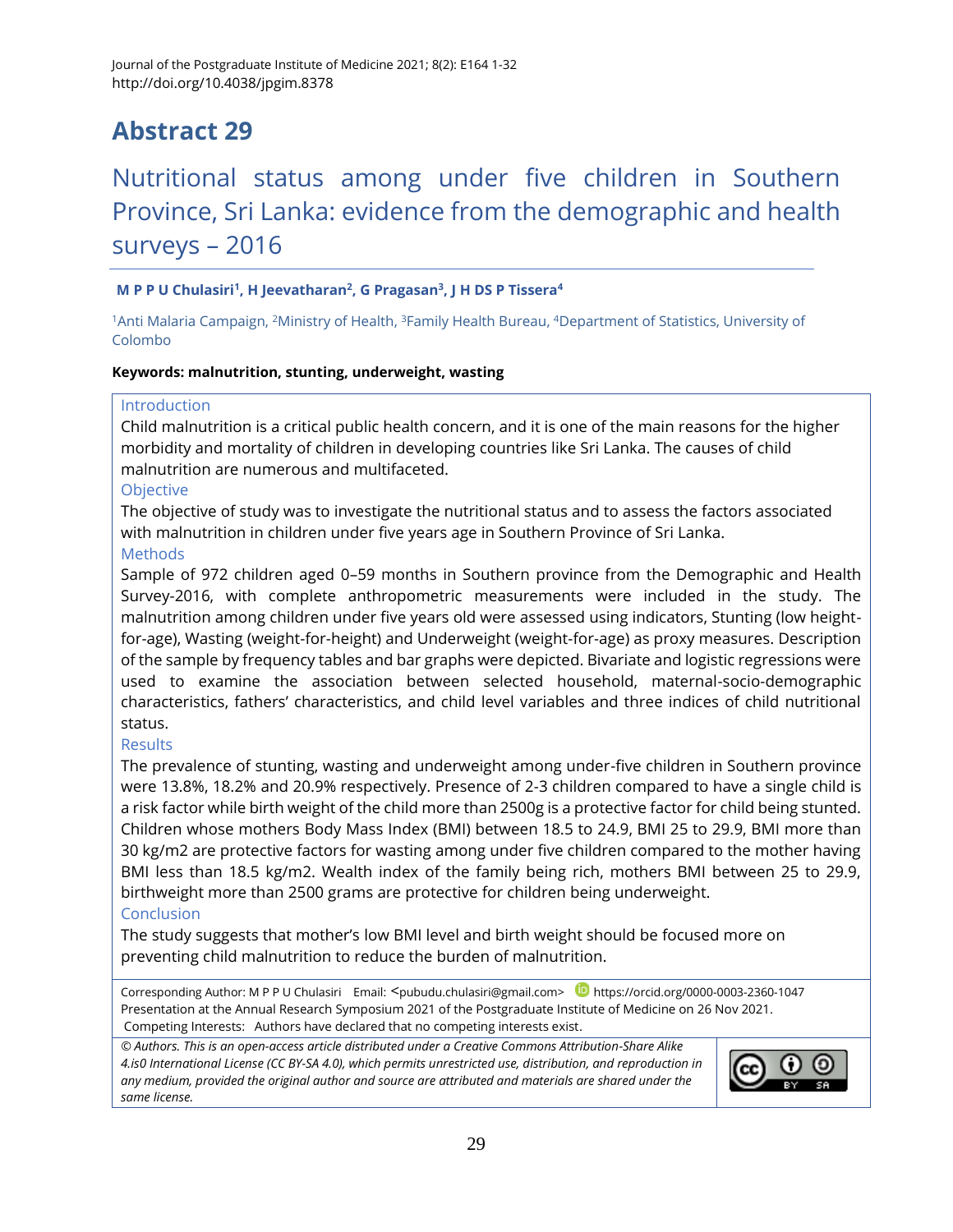Prevalence of oral cancer related lifestyle practices and awareness on oral cancer and oral potentially malignant disorders among rice mill workers in Polonnaruwa District

#### **H M L Kariyawasam<sup>1</sup> , A A H K Amarasinghe<sup>2</sup>**

<sup>1</sup>Ministry of Health, Colombo 10, <sup>2</sup>Oral Health Unit, Family Health Bureau, Colombo 10 **Keywords: betel quid chewing, lifestyle, oral cancer awareness, prevalence, rice mill workers**

#### Introduction

Betel quid chewing, consumption of processed areca nut products, smoking and alcohol consumption are contributory factors for oral cancer and Oral Potentially Malignant Disorders (OPMDs). Identification of high-risk groups engaged in these practices is a cost-effective strategy for oral cancer prevention in "lower middle-income countries" like Sri Lanka.

#### **Objective**

To determine the prevalence and associated factors of selected oral cancer related lifestyle practices and awareness on oral cancer and OPMDs among rice mill workers in Polonnaruwa district. **Methods** 

A descriptive cross-sectional study was conducted among 630 rice mill workers in Polonnaruwa district using multistage cluster sampling technique and an interviewer-administered questionnaire. Relationships between lifestyle practices and associated factors and level of oral cancer awareness were assessed using Chi-square test.

#### **Results**

Prevalence of current betel quid chewing was 61.9% (365) out of 590 participants who consented for the study. Prevalence for current chewing of processed areca nut products, alcohol consumption and smoking were 5.7% (34), 49.1% (290) and 35.4% (209) respectively. Statistically significant differences were observed between gender and ethnicity with betel quid chewing status: gender, level of education and total monthly income with smoking status: gender, age group, occupational category, and total monthly income with alcohol consumption status. Of the work environment factors only peer usage of quid was statistically significant with betel chewing status (p=.001). Though oral cancer awareness was satisfactory in most respondents (56.6%; n=334), it was poor among those engaged in the lifestyle practices assessed and this observed difference was statistically significant.

#### Conclusion

This study revealed a high prevalence of oral cancer related lifestyle practices among rice mill workers compared to national figures. Therefore, it highlights the need to integrate oral cancer screening into conventional screening programmes conducted at rice mills.

Corresponding author: H M L Kariyawasam Email: [<hirunimaheshika@gmail.com>](mailto:hirunimaheshika@gmail.com) D [https://orcid.org/0000 0002 5469 8980](https://orcid.org/0000%200002%205469%208980) Presentation at the Annual Research Symposium 2021 of the Postgraduate Institute of Medicine on 26 Nov 2021. Competing Interests: Authors have declared that no competing interests exist.

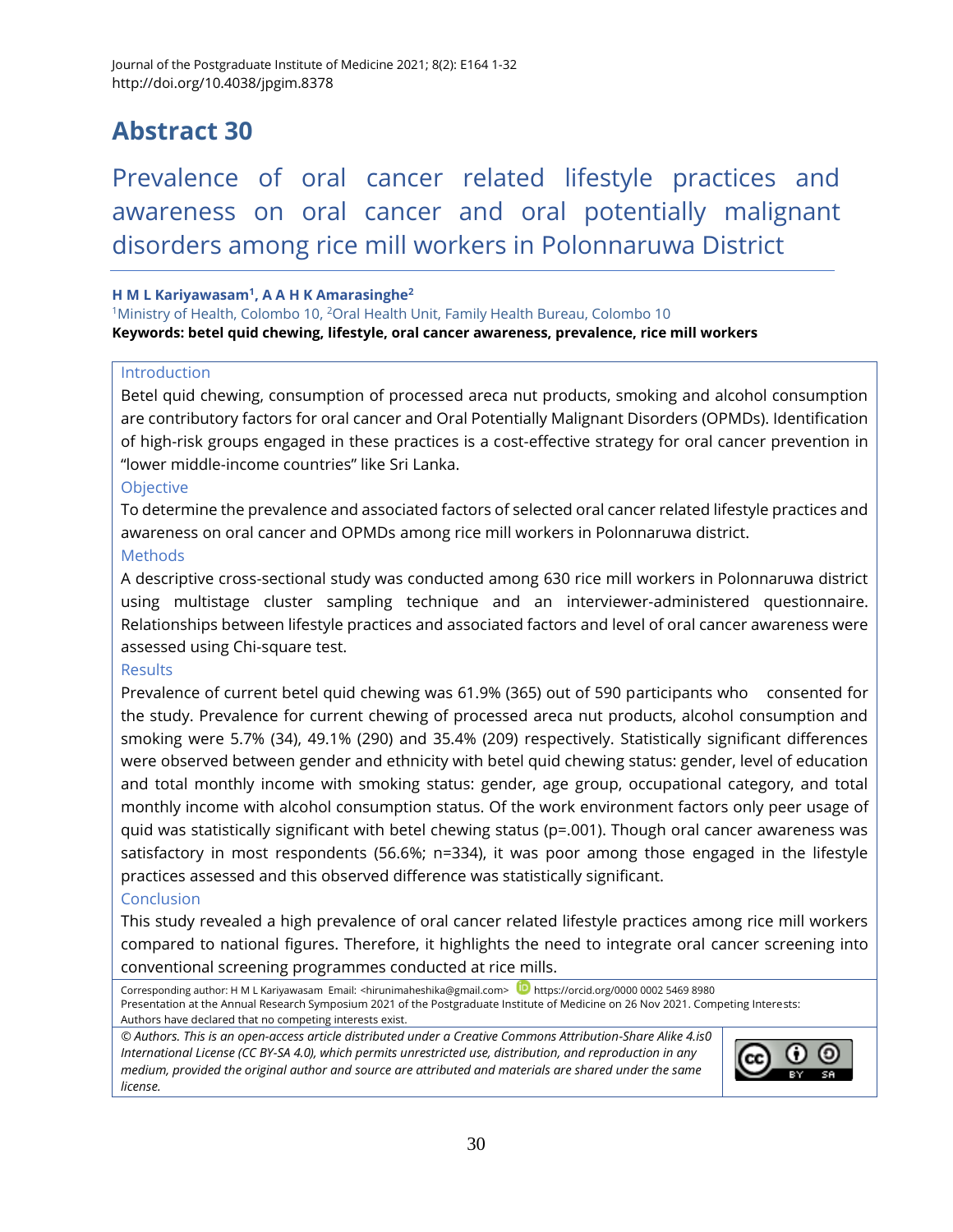### Presenting complaint and daytime somnolence in determining the risk of obstructive sleep apnoea

C Undugodage<sup>1</sup>, S Prathapan<sup>2</sup>, C J K Mudalige<sup>3</sup>, K A K S Kaluarachchi<sup>3</sup>, M M S Perera<sup>3</sup>, L A B Lakpriya<sup>3</sup>, S **Navaretnam<sup>3</sup>**

<sup>1</sup>Department of Physiology, Faculty of Medical Sciences, University of Sri Jayewardenepura, <sup>2</sup>Department of Community Medicine, Faculty of Medical Sciences, University of Sri Jayewardenepura, <sup>3</sup>Faculty of Medical Sciences, University of Sri Jayewardenepura

#### **Keywords: daytime somnolence, obstructive sleep apnoea, presenting complaint**

#### Introduction

Although studies have been conducted worldwide on factors related to Obstructive Sleep Apnoea (OSA), only a few such studies have been carried out in a South Asian setting like Sri Lanka which has differences in socioeconomic stability and lifestyle when compared to the rest of the world thus questioning about their applicability to Sri Lanka. To relieve of this burden, this research was conducted to understand the presenting complaint and degree of daytime somnolence of OSA.

#### Objective

To describe the presenting complaint and degree of daytime somnolence in determining the risk of OSA among patients attending the Specialized Sleep Clinic at Central Chest Clinic, Sri Lanka.

#### **Methods**

A descriptive cross-sectional study was conducted among clinic records of 101 patients aged 18-85 years who attended the sleep clinic from January 2019 to January 2021. Participants were recruited using simple random sampling and data was collected using a pre- designed record sheet. The risk of OSA was determined based on the comprehensive clinical assessment conducted at the sleep clinic. Inferential statistics was used to analyse associated factors using chi squared test for categorical variables and the t-test for continuous variables.

#### **Results**

Among 101 participants, 76.2% (n=77) had a risk of OSA. A majority of those with a risk of OSA (n=69; 89.6%) and without a risk (n=16; 66.7%) had snoring as the initial presenting complaint with a statistically significant difference (p<0.05). Epworth Sleepiness Scale (ESS) assessing the degree of daytime somnolence revealed that amongst those with a risk of OSA, 79.2% (n=61) had excessive daytime somnolence and it was significantly higher (p<0.05) than those without a risk (n=13; 54.2%). **Conclusion** 

Snoring as an initial presenting complaint and excessive daytime somnolence were significantly higher among those at risk of OSA.

Corresponding Author: C Undugodage Email: < [nshangavig@gmail.com](mailto:nshangavig@gmail.com) > D <https://orcid.org/0000-0001-9134-683X> Presentation at the Annual Research Symposium 2021 of the Postgraduate Institute of Medicine on 26 Nov 2021. Competing Interests: Authors have declared that no competing interests exist.